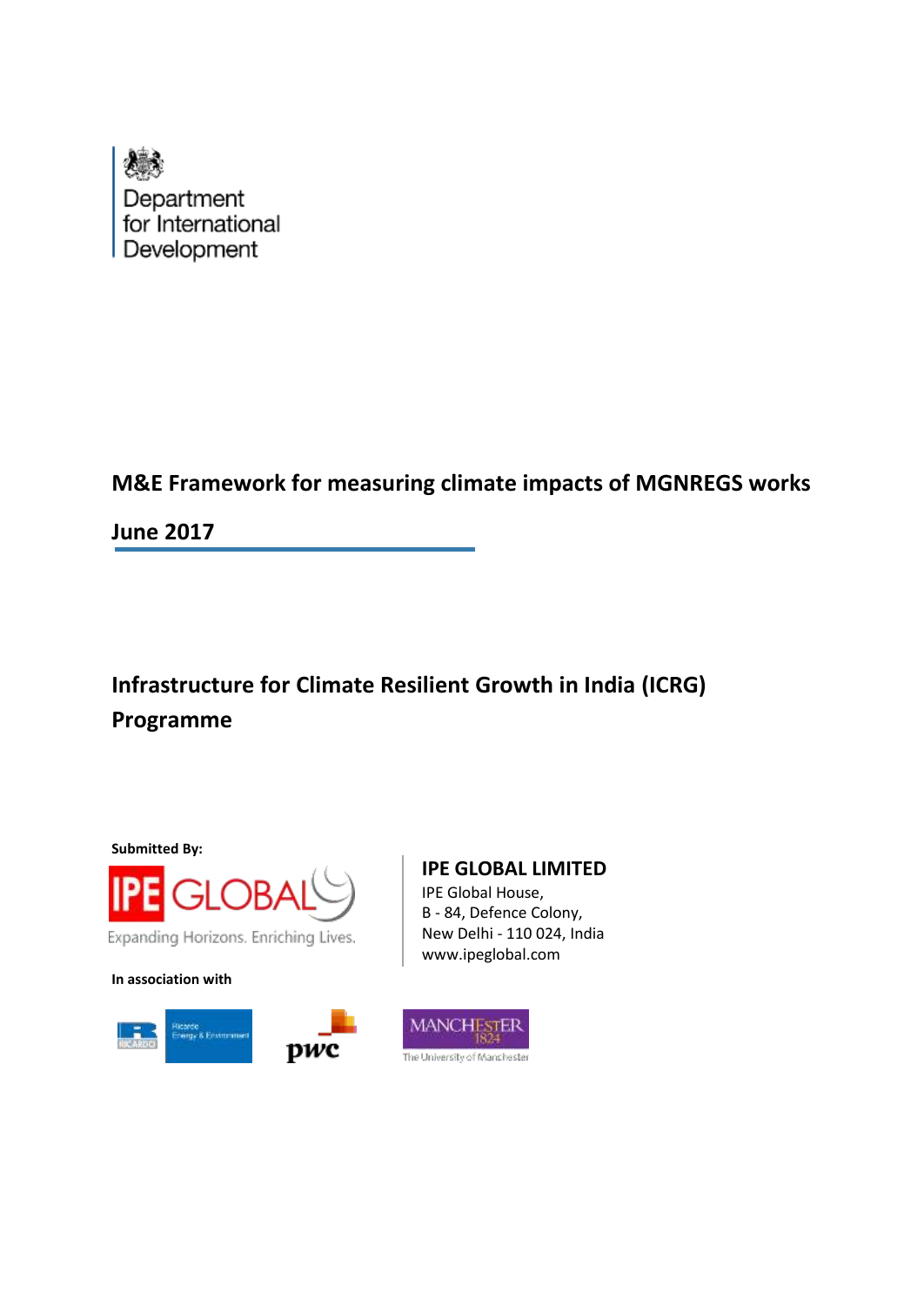## **Contents**

| $2^{\circ}$    |     |       |  |  |  |  |  |
|----------------|-----|-------|--|--|--|--|--|
| 3 <sup>7</sup> |     |       |  |  |  |  |  |
|                | 3.1 |       |  |  |  |  |  |
|                | 3.2 |       |  |  |  |  |  |
| 4              |     |       |  |  |  |  |  |
|                | 4.1 |       |  |  |  |  |  |
|                |     |       |  |  |  |  |  |
|                |     | 4.1.2 |  |  |  |  |  |
|                |     |       |  |  |  |  |  |
| 5.             |     |       |  |  |  |  |  |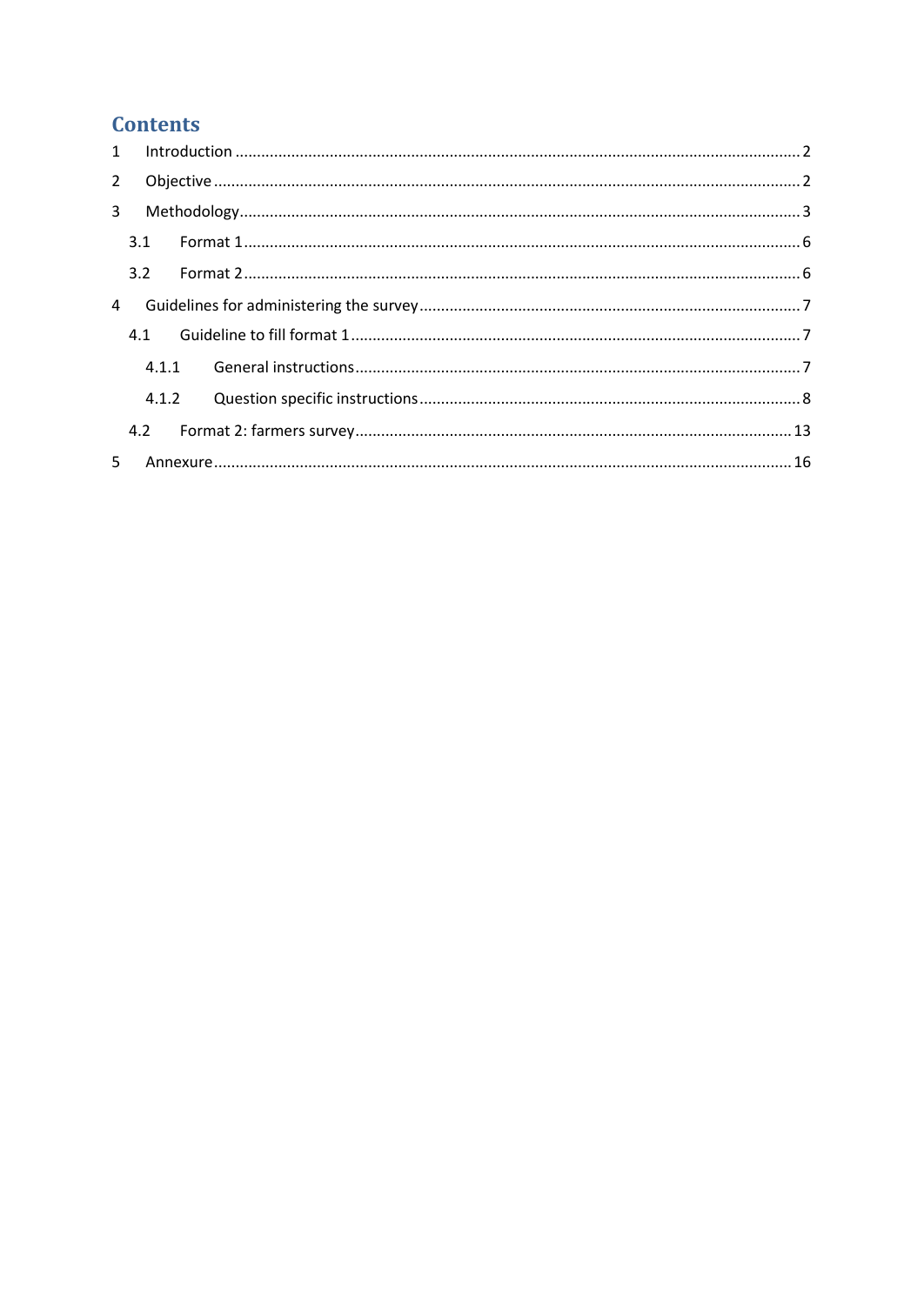## <span id="page-2-0"></span>**1 Introduction**

ICRG aims at demonstrating adaptation and strengthening the resilience and livelihood security of the rural poor in India, by supporting construction of better quality and more productive infrastructure under the Mahatma Gandhi National Rural Employment Guarantee Scheme (MGNREGS) - the world's largest government funded social protection programme. MGNREGS guarantees 100 days of unskilled wage labor on demand from the poor during lean agriculture time. The programme targets some of the poorest and most vulnerable people in the states of Bihar, Odisha and Chhattisgarh especially poor women, improving their resilience to climate induced adverse agriculture seasons and making their livelihoods more secure.

The Technical Assistance being provided at national and state levels focusses on generating evidence so as to:

- **Strengthen the capacity of the administrative and technical staff** in the state governments (Bihar, Odisha and Chhattisgarh) and local implementation agencies to better plan, build and monitor the construction of physical assets under MGNREGS
- **Building a stronger policy focus** on the design and implementation of infrastructure under MGNREGS
- **Strengthening MGNREGS systems and processes** to ensure better delivery, including the development of innovative, especially IT based, tools
- **Improving the evidence base** on how better physical assets can support livelihoods that are more resilient to flood, drought and high temperature

## <span id="page-2-1"></span>**2 Objective**

The climate resilient works (CRWs) being demonstrated under ICRG are expected to address the underlying causes of vulnerability, such as lack of irrigation, decrease in forest cover, poverty and marginalization, and contribute to enhancing the resilience of communities that depend on such MGNREGS works. Currently, the MGNREGA monitoring and information system (MIS) does not capture these benefits accruing from the works. ICRG hopes to measure some of the impacts of the MGNREGS works at outcome level and this framework has been designed with this aim. The Ministry of Rural Development, Government of India could scale up this framework for application across the country.

The following table summarizes the expected outcomes from the different types of works that are being undertaken as CRWs:

| Table 1: Expected outcome from different kind of MGNREGS works |                                                                                             |                                                          |                                                                                                                                                                                                         |  |  |  |  |  |
|----------------------------------------------------------------|---------------------------------------------------------------------------------------------|----------------------------------------------------------|---------------------------------------------------------------------------------------------------------------------------------------------------------------------------------------------------------|--|--|--|--|--|
| <b>CRW - MGNREGA Works</b>                                     | Economy                                                                                     | <b>Durability</b>                                        | <b>Outcome/Productivity</b>                                                                                                                                                                             |  |  |  |  |  |
| Water conservation and<br>water harvesting works               | of<br>Cost<br>construction<br>per<br>unit of storage of<br>water/unit<br>area<br>benefitted | Pucca work: 15-25<br>vears<br>Kaccha work: 5-10<br>years | • Number of wells recharged<br>• Area brought under irrigation<br>• Cropping intensity<br>• Increase in production<br>groundwater<br>in<br>Increase<br>$\bullet$<br>level/table<br>• Change in land use |  |  |  |  |  |
| Afforestation and tree<br>plantation                           | unit<br>Cost<br>per<br>area/plant till the<br>$(3-4)$<br>grows<br>tree<br>years)            | Afforestation<br>trees, 15-25 years                      | • Economic (fodder, fruits etc.)<br>Plant survival rate<br>$\bullet$<br>Carbon content<br>$\bullet$                                                                                                     |  |  |  |  |  |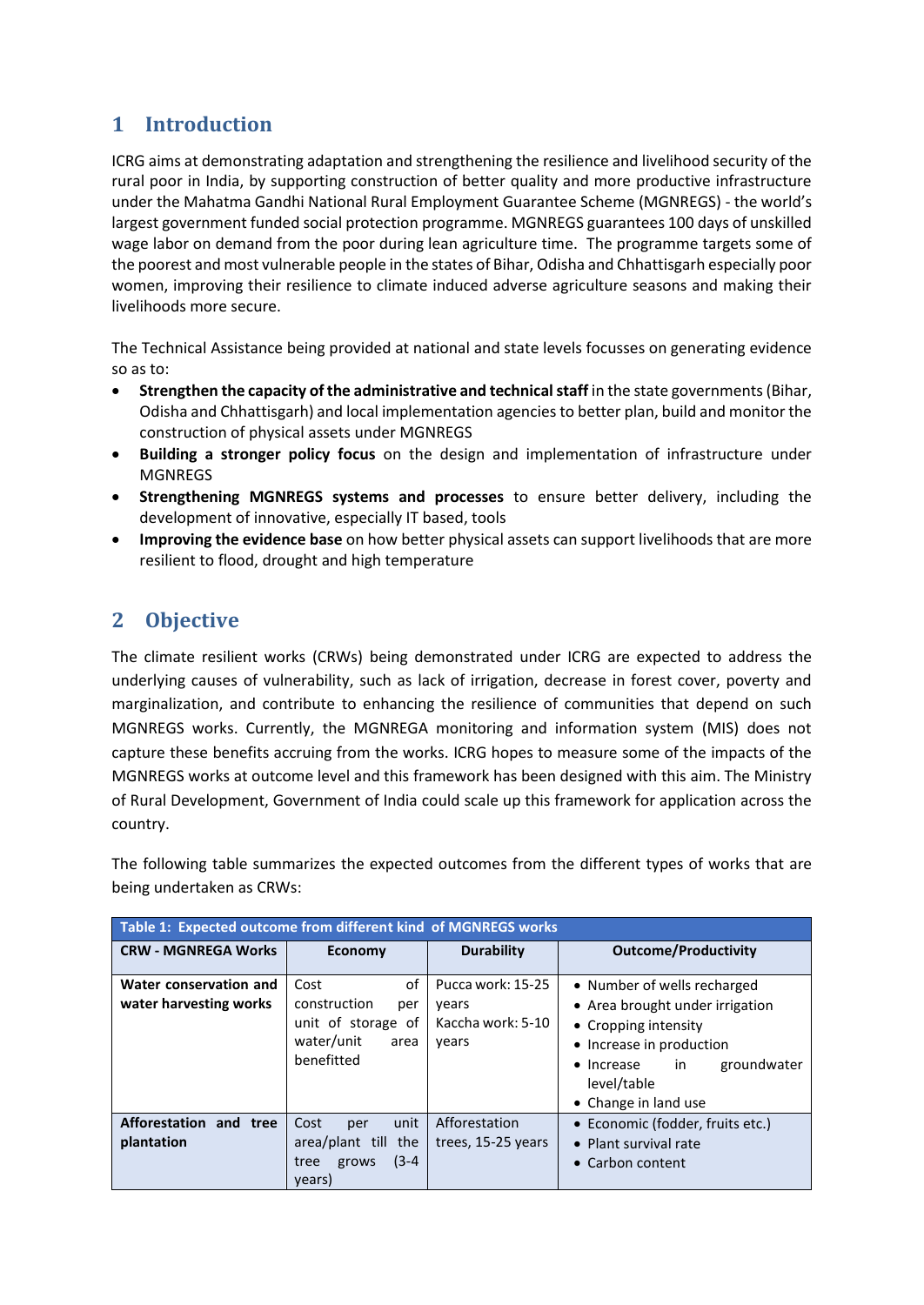| <b>Irrigation</b><br>canal<br>including<br>micro<br>and<br>minor irrigation                               | Cost per unit area<br>under<br>brought<br>irrigation                                                     | $15-25$ years                                | • Increase in productivity in a year<br>by taking number of crops in a<br>year                                                                                    |
|-----------------------------------------------------------------------------------------------------------|----------------------------------------------------------------------------------------------------------|----------------------------------------------|-------------------------------------------------------------------------------------------------------------------------------------------------------------------|
| <b>Irrigation</b><br>a)<br>facility/horticulture<br>/plantation<br>Farm bunding/land<br>b)<br>development | Cost per unit area<br>under<br>brought<br>irrigation/plant till<br>its productive/unit<br>area developed | $15 - 25$ years<br>a)<br>$10-15$ years<br>b) | $\bullet$ Area<br>under<br>covered<br>irrigation/plantation/land<br>development<br>• Increase in productivity in a year<br>by taking number of crops in a<br>year |
| Renovation/repair<br>of<br>traditional water bodies<br>including de-silting of<br>tanks                   | unit<br>Cost<br>per<br>increase in storage<br>οf<br>capacity<br>water/silt removed                       | $10-15$ years                                | • Increase in storage capacity of<br>water<br>• Increase in groundwater table                                                                                     |
| Flood control and flood<br>protection works                                                               | Cost per unit area<br>developed                                                                          | $10-15$ years                                | • Area developed<br>productivity<br>Increase<br>in.<br>per<br>annum                                                                                               |
| Land development                                                                                          | Cost per unit area<br>developed                                                                          | 15-25 years                                  | • Area developed<br>• Increase in productivity /annum                                                                                                             |

The detailed project reports (DPRs) being prepared for the CRWs capture some of these indicators. This document captures the formats that will be used for data collection and also includes the methodology and step wise guide for data collection.

# <span id="page-3-0"></span>**3 Methodology**

Table 2 below summarizes the means of data compilation and collection for each of the indicators in the matrix given in table 1 using two data capturing formats.

- 1. Format 1: Biophysical indicators captures the water level, land development and plantation works. It is to be completed for all the CRW sites. Actual measurements will be taken in the field.
- 2. Format 2: Socio-economic indicators (Farmers survey) captures change in incomes levels by using production and productivity of the farmers in the catchment area as proxies. It is to be completed with a sample of farmers in the command area of each CRW site.

Format 1 will be compiled in all 432 CRW sites that have been identified in 2017-18 and Format 2 will be administered with sample farmers. The detailed methodology is discussed in Section 3.2.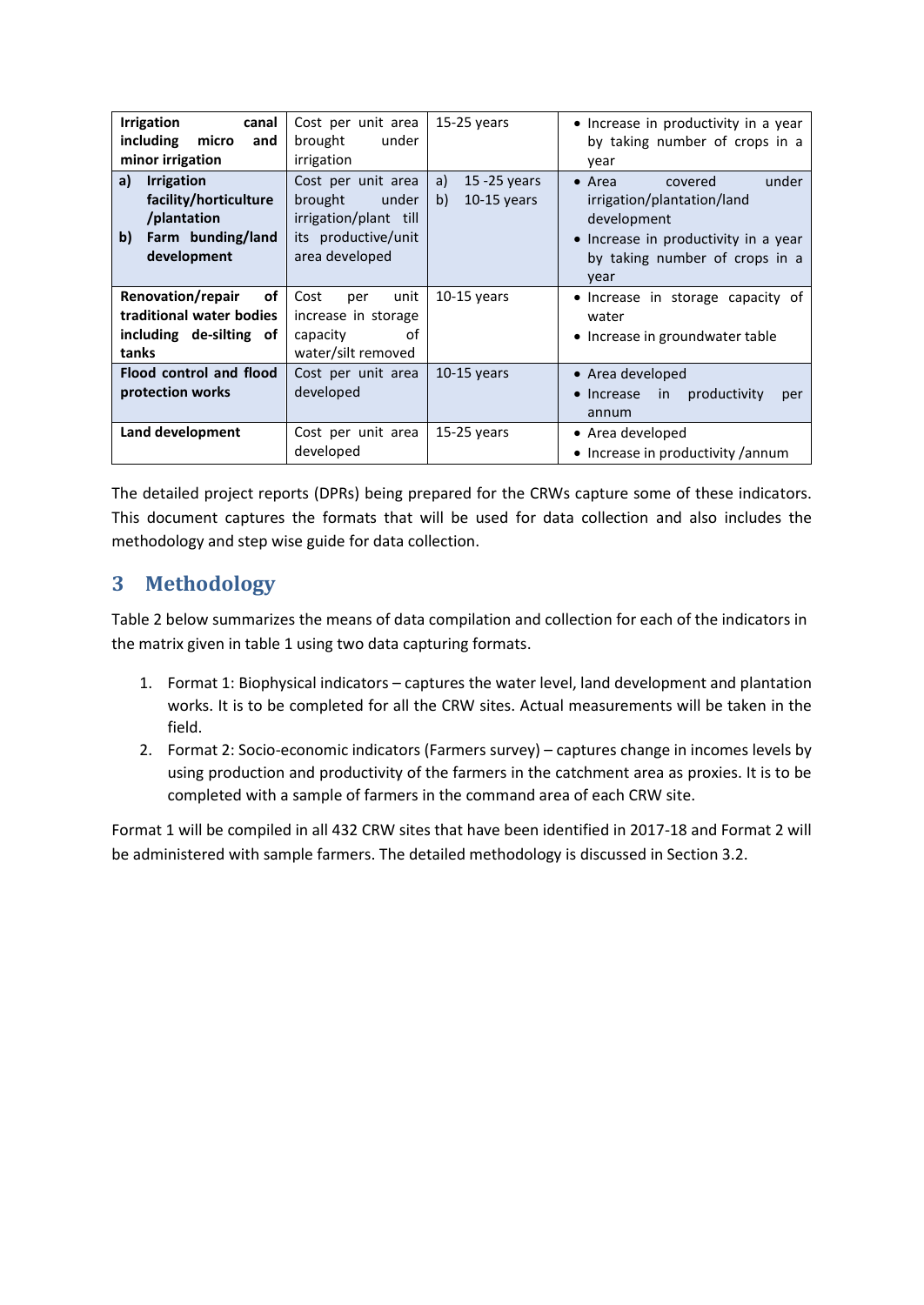| Table 2: indicator wise data source                                   |                                                                                                                           |                                             |                                                                                                                                                                                                                                |                                                                                                             |                                                          |  |  |  |
|-----------------------------------------------------------------------|---------------------------------------------------------------------------------------------------------------------------|---------------------------------------------|--------------------------------------------------------------------------------------------------------------------------------------------------------------------------------------------------------------------------------|-------------------------------------------------------------------------------------------------------------|----------------------------------------------------------|--|--|--|
| <b>MGNREGA Works</b>                                                  | <b>Economy</b>                                                                                                            | <b>Durability</b>                           | <b>Outcome/Productivity</b>                                                                                                                                                                                                    | <b>Source</b>                                                                                               | Time of<br><b>Frequency</b><br>collection<br>(in a year) |  |  |  |
| conservation<br>Water<br>and water harvesting<br>works                | of Pucca<br>work: $\left  \cdot \right $<br>Cost<br>construction per<br>15-25 years<br>unit of storage of<br>Kaccha work: |                                             | Number of wells recharged                                                                                                                                                                                                      | Location<br>Format<br>Format 1<br>2 nearest wells in<br>in the command<br>area of CRW                       | Thrice<br>Pre-monsoon,<br>post<br>monsoon,<br>Mid-year   |  |  |  |
|                                                                       | water/unit area<br>benefitted                                                                                             | 5-10 years                                  | Area brought under irrigation<br>÷                                                                                                                                                                                             | Format 2, DPR<br>In the command<br>area of CRW<br>and ICRG-MIS                                              | Twice<br>Pre-monsoon,<br>post<br>monsoon,<br>Mid-year    |  |  |  |
|                                                                       |                                                                                                                           |                                             | Cropping intensity                                                                                                                                                                                                             | All plots in the<br>Format 2<br>command area                                                                | Once<br>July                                             |  |  |  |
|                                                                       |                                                                                                                           |                                             | Increase in production<br>÷                                                                                                                                                                                                    | Format 2<br>All plots in the<br>command area                                                                | Once<br>July                                             |  |  |  |
|                                                                       |                                                                                                                           |                                             | ÷<br>Increase in groundwater table                                                                                                                                                                                             | Format 1<br>Covered<br>under<br>indicator 1.                                                                | Thrice<br>Pre-monsoon,<br>post<br>monsoon,<br>Mid-year   |  |  |  |
| Afforestation and tree<br>plantation                                  | Cost<br>per<br>area/plant till the<br>tree grows (3-4<br>years)                                                           | unit Afforestation<br>trees, 15-25<br>years | H.<br>÷<br>Economic<br>Kind<br>of<br>(fodder, fruits<br>plants<br>Number<br>etc.)<br>Plant survival<br>of<br>each<br>kind<br>rate<br>÷<br>Area<br>of<br>Carbon<br>plantation<br>sequestration<br>Average<br>of<br>age<br>plant | Format 1<br>To estimate from<br>plants data<br>Format 1<br>Calculation for<br>primary data<br>from Format 1 | Once<br>August                                           |  |  |  |
| <b>Irrigation</b><br>canal<br>including micro and<br>minor irrigation | Cost<br>per<br>brought<br>area<br>under irrigation                                                                        | unit $15-25$ years                          | 9. Increase in productivity in a<br>year by taking number of crops in<br>a year                                                                                                                                                | Format 2<br>Captured in point<br>4                                                                          |                                                          |  |  |  |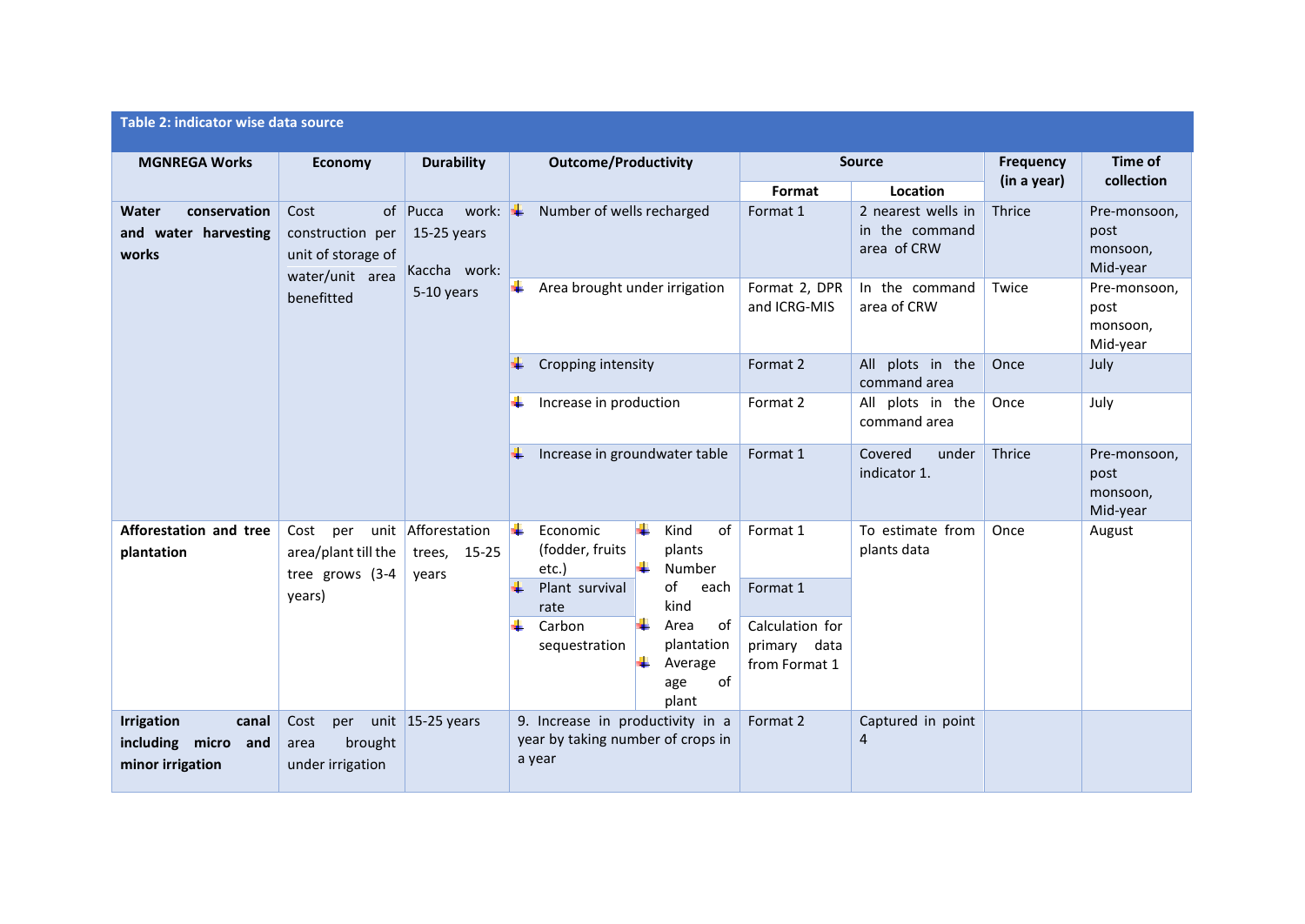| c)<br><b>Irrigation</b><br>facility/horticulture<br>/plantation<br>Farm bunding/land<br>$\mathsf{d}$<br>development | Cost<br>per<br>unit<br>brought<br>area<br>under<br>irrigation/plant<br>it<br>till<br>is<br>productive/unit | a.15 -25 years $\vert$ 1. Area<br>$b.10-15$ years | covered<br>under<br>irrigation/plantation/land<br>development<br>2. Increase in productivity in a year<br>by taking number of crops in a<br>year | Format 1, DPR<br>and ICRG-MIS<br>Format 2 | Captured in 2, 36-<br>8<br>Capture in 4 |  |
|---------------------------------------------------------------------------------------------------------------------|------------------------------------------------------------------------------------------------------------|---------------------------------------------------|--------------------------------------------------------------------------------------------------------------------------------------------------|-------------------------------------------|-----------------------------------------|--|
|                                                                                                                     | area developed                                                                                             |                                                   |                                                                                                                                                  |                                           |                                         |  |
| <b>Renovation/repair</b><br>of<br>traditional<br>water                                                              | Cost per<br>in<br>increase                                                                                 | unit $10-15$ years                                | 3. Increase in storage capacity of<br>water                                                                                                      | Format 1 and<br><b>DPR</b>                | Captured in 1                           |  |
| bodies including de-<br>silting of tanks                                                                            | storage capacity<br>water/silt<br>οf<br>removed                                                            |                                                   | 4. Increase in groundwater table                                                                                                                 | Format 1                                  | Captured in 1                           |  |
| <b>Flood control and flood</b><br>protection works                                                                  | Cost per<br>area developed                                                                                 | unit $10-15$ years                                | 5. Area developed                                                                                                                                | Format 1, DPR<br>and ICRG-MIS             |                                         |  |
|                                                                                                                     |                                                                                                            |                                                   | productivity<br>6. Increase in<br>per<br>annum                                                                                                   | Format 1                                  | Captured in 4                           |  |
| Land development                                                                                                    | per<br>Cost<br>area developed                                                                              | unit $15-25$ years                                | 7. Area developed                                                                                                                                |                                           |                                         |  |
|                                                                                                                     |                                                                                                            |                                                   | 8. Increase in productivity / annum                                                                                                              |                                           | Captured in 4                           |  |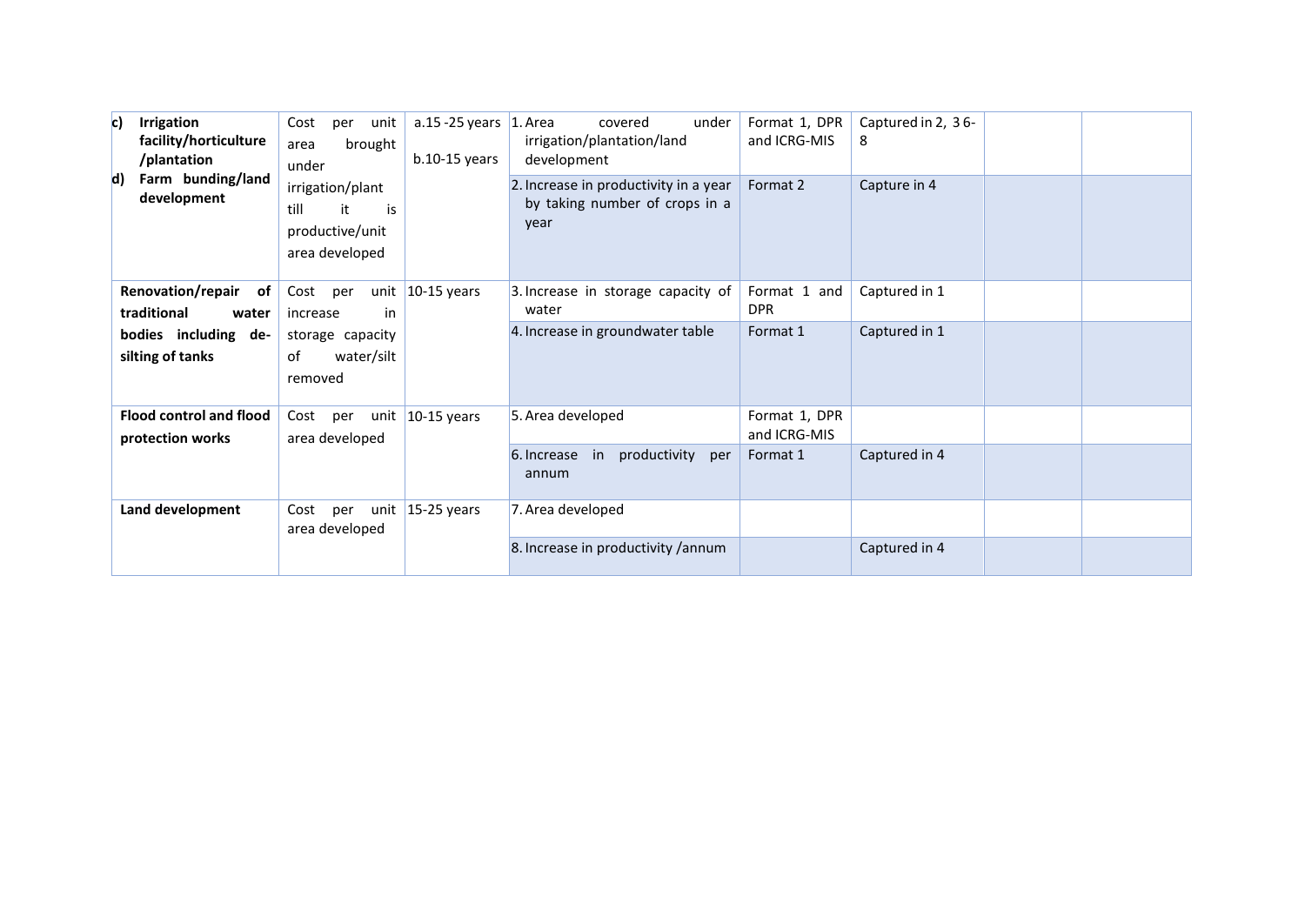### **3.1 Format 1**

Format 1 is to be administered in all the CRW sites in selected in 2016-17 and 2017-18 and those proposed for 2018-19. The distribution of CRWs is given below in table 3. The format is given in Annexure 1.

<span id="page-6-0"></span>

| Table 3: CRWs identified in three states |               |                                |  |  |  |  |
|------------------------------------------|---------------|--------------------------------|--|--|--|--|
| S.No                                     | Name of state | Work sites selected in 2017-18 |  |  |  |  |
|                                          | Bihar         | 143                            |  |  |  |  |
| $\overline{\mathbf{z}}$                  | Chhattisgarh  | 147                            |  |  |  |  |
| 3                                        | Odisha        | 142                            |  |  |  |  |
|                                          | Total         | 432                            |  |  |  |  |

This measurement will be carried multiple times.

| Table 4: Survey administration plan |                                          |                         |  |  |  |  |  |
|-------------------------------------|------------------------------------------|-------------------------|--|--|--|--|--|
| <b>Section</b>                      | Number of times in a year                | Number of years         |  |  |  |  |  |
| <b>Plantation</b>                   | Once in August 2018                      | 2 years - 2018 and 2019 |  |  |  |  |  |
| <b>Well water level</b>             | <b>Thrice</b>                            | 2 cycles                |  |  |  |  |  |
| measurement                         | 1. Pre-monsoon - Last week of May        | $2018 - 2019$           |  |  |  |  |  |
| Water level in                      | to first week of June                    | 2. 2019-2020-           |  |  |  |  |  |
| <b>CRW structures</b>               | 2. Post-monsoon - First two weeks of     |                         |  |  |  |  |  |
|                                     | October                                  |                         |  |  |  |  |  |
|                                     | Mid-year - Last week of January to<br>3. |                         |  |  |  |  |  |
|                                     | first week of February                   |                         |  |  |  |  |  |

### **3.2 Format 2**

Format 2 is to be administered with a sample of beneficiaries from each CRW site. The primary objective of this survey is to identify changes in cropping pattern and productivity of small and marginal farmers in the command area of the CRWs.

<span id="page-6-1"></span>A semi-structured questionnaire will be administered with beneficiary farmers who have small and marginal land holdings in the command area of the CRW. This survey will be carried out twice:

- 1. July 2018 where production and productivity pattern in last cropping seasons Kharif (July to October 2017), Rabi (October 2017 to March 2018) and Zayed (March to June 2018) from 2017-18 will be captured
- 2. July 2019- where production and productivity in last cropping seasons from Kharif, Rabi and Zayed in 2018-19 will be captured.

The survey will be carried out with the farmers in all 432 CRW sites identified in 2017-18. .

a. Sample size: 14757 households are expected to directly benefit from the 443 CRW sites that have been identified since 2016. With 99% confidence interval and 2.5% margin of error **required sample size is 2399.**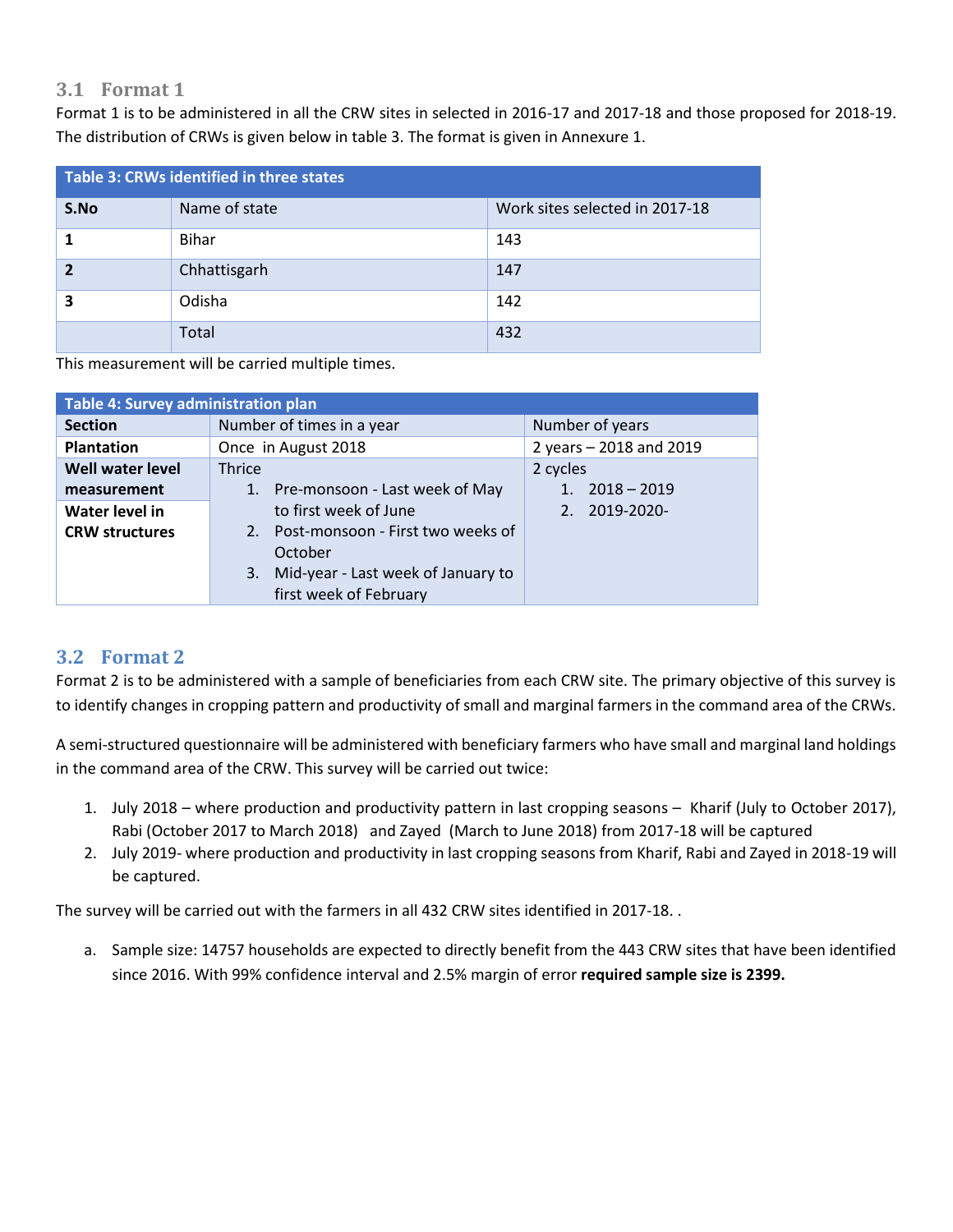| Table 4: Distribution of beneficiaries and samples in the CRW |                                                                      |                    |                                         |                                                                       |                                                                              |  |  |  |
|---------------------------------------------------------------|----------------------------------------------------------------------|--------------------|-----------------------------------------|-----------------------------------------------------------------------|------------------------------------------------------------------------------|--|--|--|
| <b>State</b>                                                  | <b>Total number</b><br><b>of</b><br>beneficiary<br><b>Households</b> | Number of<br>CRWs* | <b>Distribution of</b><br>beneficiaries | <b>Sample</b><br>distribution<br>as proportion<br>οf<br>beneficiaries | <b>Number of</b><br>surveys<br>required at<br>each work site<br>in the state |  |  |  |
| <b>Bihar</b>                                                  | 8337                                                                 | 152                | 56%                                     | 1355                                                                  | 9                                                                            |  |  |  |
| Odisha                                                        | 4469                                                                 | 147                | 30%                                     | 727                                                                   | 5                                                                            |  |  |  |
| Chhattisgarh                                                  | 1646                                                                 | 176                | 13%                                     | 317                                                                   | $\mathcal{P}$                                                                |  |  |  |
| <b>Total</b>                                                  | 14757                                                                | 453                | 100%                                    | 2399                                                                  |                                                                              |  |  |  |

\*includes CRWs selected in 2016-17 as well.

The survey will focus on the small and marginal size land owners.

- b. Sample: 9 farmers in Bihar, 5 in Odisha and 2 farmers in Chhattisgarh will be interviewed at each of the 432 work sites.
- c. Sample frame: will consist of a list of beneficiaries and their land holding in the command area of the proposed CRW. Farmers will be selected from the list of small and marginal land holding. Farmers for the interview in the sample frame will be identified via random number generation.
- d. Surveyor and survey execution: the selected farmers list will be provided to the surveyors. Survey will be carried out by the block community mobilizers of the ICRG programme. It will carried out digitally in the Lime Survey. Surveyors will be trained prior to the survey on Lime.

## **4 Guidelines for administering the survey**

### **4.1 Guideline to fill Format 1**

<span id="page-7-0"></span>This section describes the process of completing Format 1 that captures outcomes from CRWs. It is to be used as a manual to fill the formats. The format is to be filled for all the CRW sites identified in 2017-18.

### <span id="page-7-1"></span>**4.1.1 General instructions**

- **a. Who will administer:** Format 1 is to be administer by the Engineers. However they can take help of the community mobilizers in measurements.
- <span id="page-7-2"></span>b. **How to administer:** The detailed guide is given below. Before starting the survey the following equipment is to be available:
	- a. Measuring tape
	- b. Rope and weight (Also called as Sahul in local language)
- <span id="page-7-3"></span>c. Permission from owner of a well prior to taking measurements.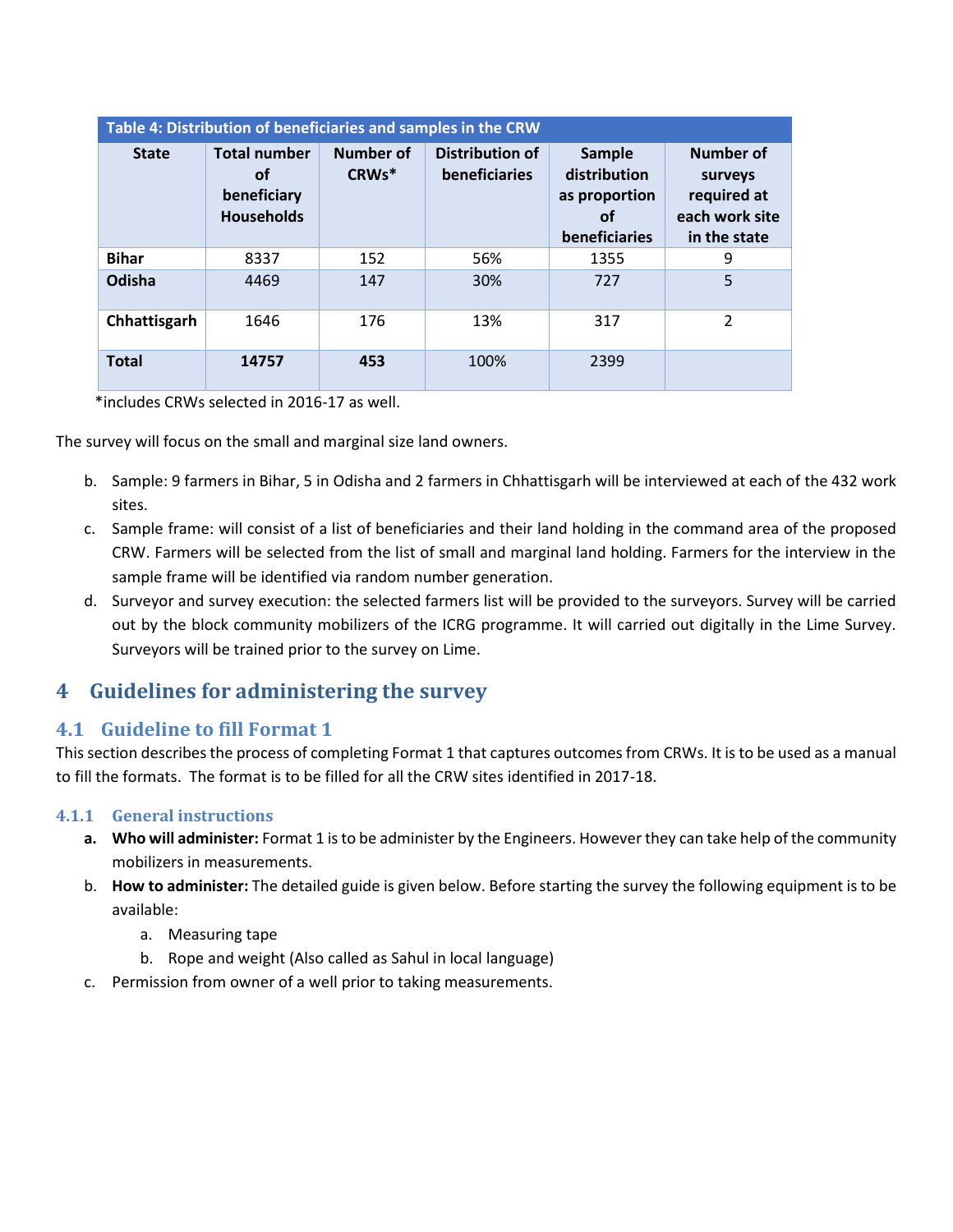### **4.1.2 Question specific instructions**

**Section A. Basic information -** fill geographical location of CRW

|   | <b>State</b>    |                                            | 7  | Name of the<br><b>Engineer</b> | The Engineer appointed in the<br>district, administering the form |                                               |                                                                                           |
|---|-----------------|--------------------------------------------|----|--------------------------------|-------------------------------------------------------------------|-----------------------------------------------|-------------------------------------------------------------------------------------------|
|   | <b>District</b> | Geographical location of CRW<br>as per DPR |    |                                | district<br>Name of CSO<br>8                                      |                                               | Name of the CSO working in the<br>Bihar $-$ name of the partner CSO<br>of Change Alliance |
| 3 | <b>Block</b>    |                                            |    | 9<br><b>CRW</b><br>10          | Name of the                                                       | Write the name as per DPR/ICRG-<br><b>MIS</b> |                                                                                           |
| Δ | GP              |                                            |    |                                |                                                                   | <b>ID of CRW</b>                              | Copy from the list given. ID as<br>generated by the ICRG-MIS                              |
| 5 | <b>Village</b>  |                                            |    | Type of work                   | Write the type of work                                            |                                               |                                                                                           |
| 6 | <b>Village</b>  |                                            | 10 | Month and year                 |                                                                   |                                               |                                                                                           |

#### **Section B. Measurements**

Fill those that are applicable as per the work type. If not applicable write NA.

There are two kinds of plantation work, block plantation and line plantation.

Block plantation is carried out on a piece of land around check dam, both sides of Irrigation channel (Pyne) pond and for other land development activities.

- $\downarrow$  Column 1-5 (highlighted in grey in the format) is to be filled from the records of the concerned line department.
- In column 6 count the number of saplings in 10m x 10m plot where plantation has been carried out. The following has to be done:
	- o Step 1: Ask the village inhabitants and government programme functionaries where plantation has been undertaken.
	- $\circ$  Step 2: Randomly select a plot of 10mx10m where plantation has been carried out. Using the measuring tape, measure and mark 10m x10m area.
	- o Step 3: Count the number of saplings planted in the selected plot and write in the column 6.

#### **Block plantation**



- If different species of saplings have been planted for e.g. mango and guava, select the measurement plot for each species and count the number of saplings in each 10m x 10m plot of plantation.
- $\downarrow$  P to P plant to plant distance measure and write the distance between plants in the measurement plot.
- $\blacktriangle$  R to R row to row measure and write distance between each row of plantation to other in the measurement plot.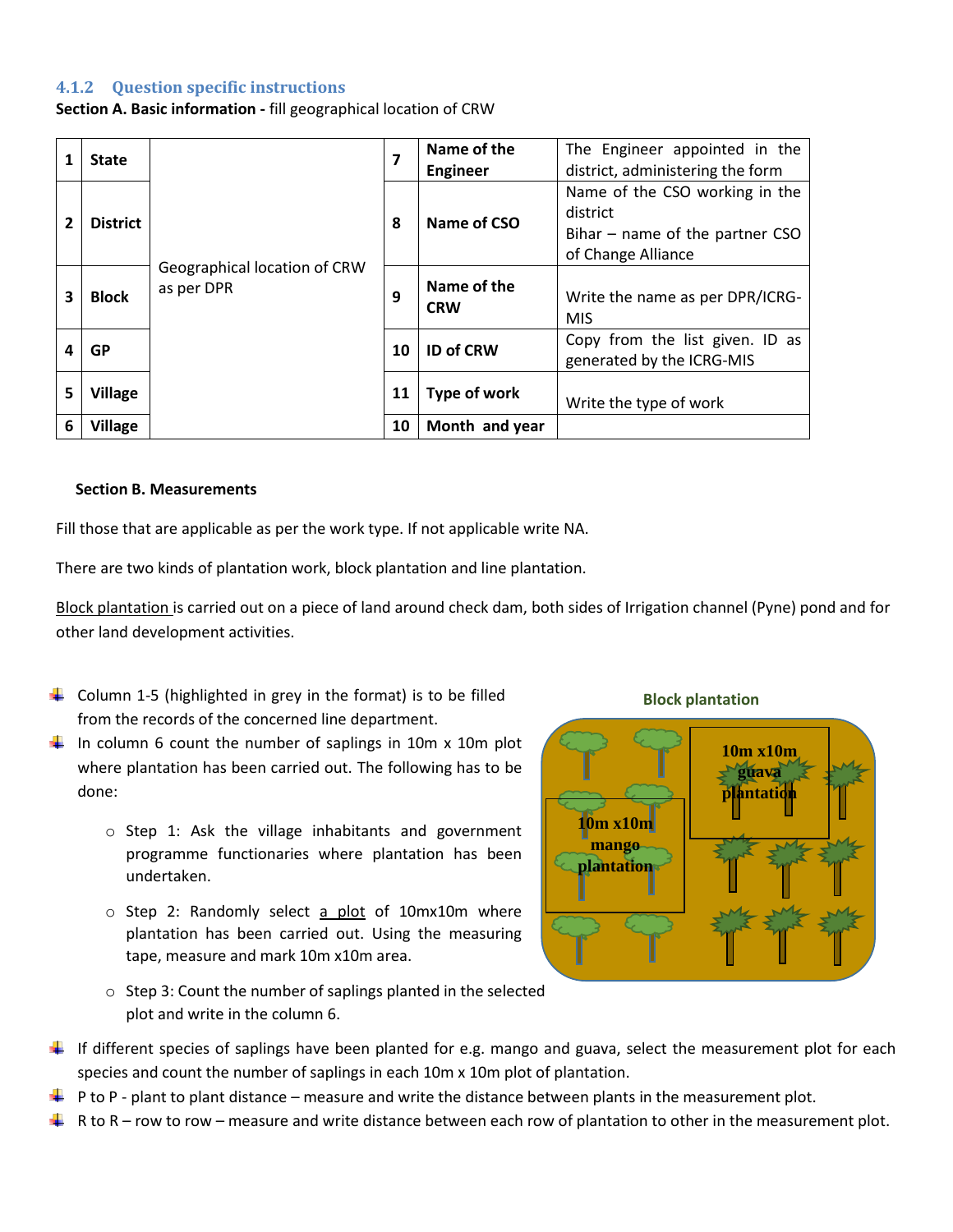See the sample table filled below.

| Number of<br>plants<br>planted on<br>the CRW | S.N          | Name of the<br>plant                                                | Area under<br>plantation<br>(in acre) | <b>Spacing</b><br>P to P<br>(in m) | R to R<br>(in m) | No of<br>sapling<br>planted | No of<br>sapling in<br>10mx10m |
|----------------------------------------------|--------------|---------------------------------------------------------------------|---------------------------------------|------------------------------------|------------------|-----------------------------|--------------------------------|
| (Block                                       |              | As per the department write these numbers                           | <b>Counted at</b>                     |                                    |                  |                             |                                |
| plantation)                                  |              |                                                                     |                                       |                                    |                  |                             | the site                       |
|                                              |              | This information is to be collected from the concerned department   |                                       |                                    |                  |                             |                                |
|                                              |              | and to be filled as per the government records. Below are filled as |                                       |                                    |                  |                             |                                |
|                                              |              | an example.                                                         |                                       |                                    |                  |                             |                                |
|                                              |              | $\mathbf{1}$                                                        | $\overline{2}$                        | $\overline{3}$                     | 4                | 5                           |                                |
|                                              | Α            | Mango $-$                                                           | 2.5                                   | 5                                  | 6                | 100                         | $\overline{7}$                 |
|                                              |              | amraplai                                                            |                                       |                                    |                  |                             |                                |
|                                              | B            | Leechi                                                              | $\mathbf{1}$                          | 5                                  | $\overline{4}$   | 180                         | 5                              |
|                                              | $\mathsf{C}$ | Cashew                                                              | $\mathbf{1}$                          | $\overline{7}$                     | $\overline{7}$   | 65                          | 3                              |
|                                              | D            | Guava                                                               | 0.5                                   | 6                                  | 6                | 45                          | 3                              |
|                                              | E            | Lemon                                                               | 0.25                                  | 5                                  | 5                | 40                          | $\overline{2}$                 |
|                                              |              | Total                                                               | 5.25                                  |                                    |                  | 430                         | 20                             |

Line plantation is generally carried out on a stretch of land of small width usually in one or two lines or sometimes more. It is the most popular form of plantation along the irrigation channel (*pynes)* and Ahar Embankments.





Column 1-4 (highlighted in grey in the format) is to be completed from the records of the concerned line department. Information in other columns is to be counted and entered.

### **For single line plantation**

Step 1: Ask the village inhabitants and government programme functionaries where plantation has been undertaken.

Step 2: Select three plots of 20m in three places of line plantation with the following measurements:

- $\downarrow$  At the beginning of pyne of line plantation,
- $\frac{1}{2}$  30m at the middle of the pyne and
- $\frac{1}{2}$  30m at the end of the pyne of line plantation.

Step 3: Count the number of saplings planted in the selected plots.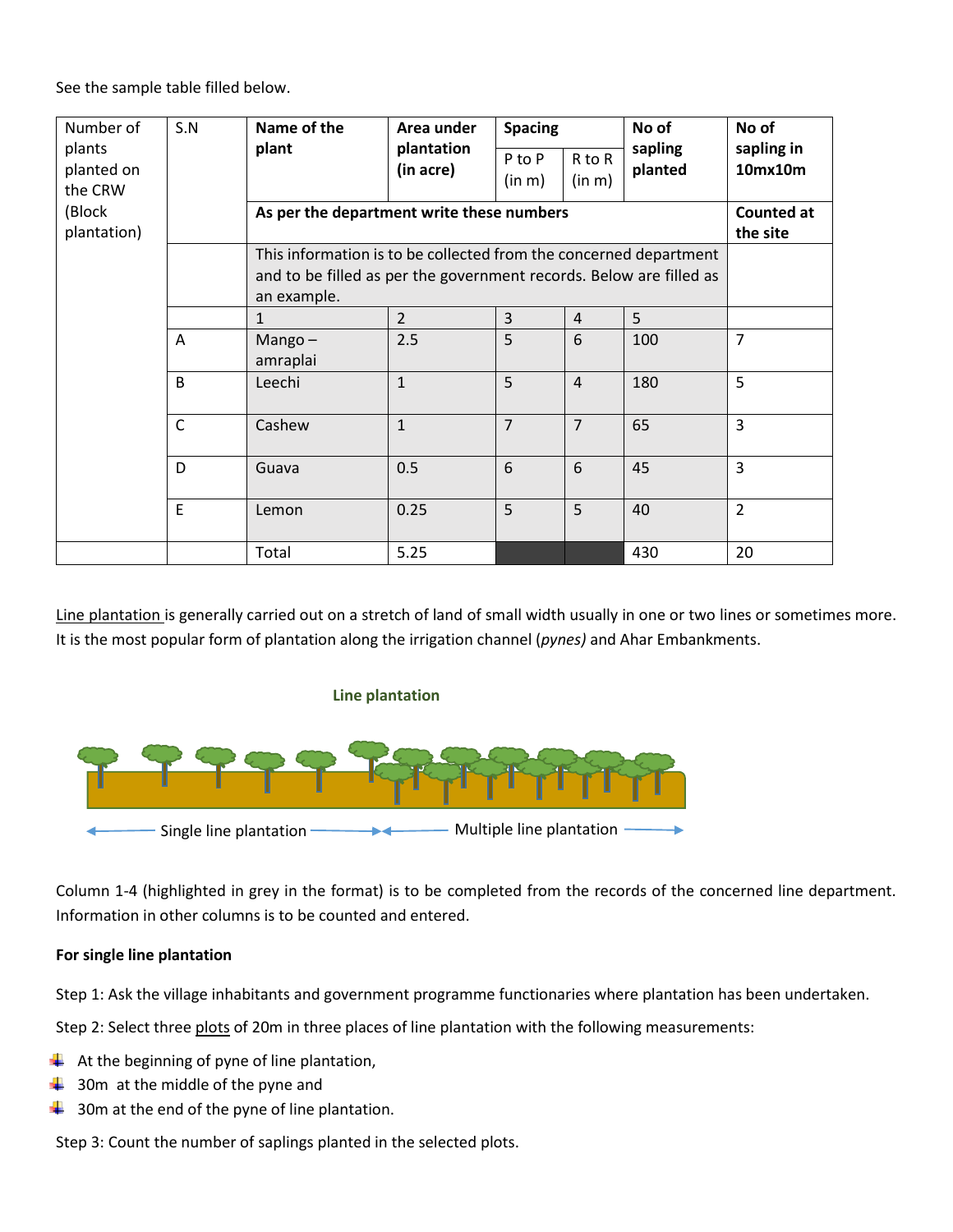In the line plantation write plant to plant (P to P) distance between the saplings.

### **For multiple line plantation**

Step 1: Ask the village inhabitants and government programme functionaries where plantation has been undertaken.

Step 2: Select three plots of 20m at three places with the following measurements:

- $\downarrow$  At the beginning of pyne of line plantation,
- $\downarrow$  20m at the middle of the pyne and
- $\ddot{\phantom{1}}$  20m at the end of the pyne of line plantation.

Step 3: Count the number of saplings planted in the selected plot.

In multiple line plantations write the plant to plant distance (P to P) and distance between the rows of the plantation (R to R)

*If different species of the saplings have been planted, select the measurement plot for each species and count the number of saplings in each 20m plot of plantation.* 

In multiple line plantation write

- $\downarrow$  Plant to plant (P to P) distance between the saplings.
- Row to row (R to R) write distance between the rows of plantation.

| $\overline{2}$ | Single line | S.N          | Name of                   | Length of                 | Spacing                 |                | Number         | Number of               | Number       | Number         |
|----------------|-------------|--------------|---------------------------|---------------------------|-------------------------|----------------|----------------|-------------------------|--------------|----------------|
|                | plantation  |              | plant                     | plantation                | P to P(in               |                | of             | saplings<br>in          | of           | of             |
|                |             |              |                           | in meters                 | m)                      |                | saplings       | the                     | saplings     | sapling        |
|                |             |              |                           |                           |                         |                | planted        | beginning               | in the       | at the         |
|                |             |              | As per government records |                           |                         |                | in 20 meter    | middle                  | end          |                |
|                |             |              |                           |                           |                         |                |                |                         | in 20        | in 20          |
|                |             |              |                           |                           |                         |                |                |                         | meter        | meter          |
|                |             |              | $\mathbf{1}$              | $\overline{2}$            | $\overline{3}$          |                | $\overline{4}$ |                         |              |                |
|                |             | A            | <b>Teak</b>               | 500                       | $\overline{3}$          |                | 140            | 8                       | 5            | $\overline{3}$ |
|                |             | B            | Acacia                    | 1000                      | $\overline{2}$          |                | 500            | 30                      | 40           | 24             |
|                |             | $\mathsf C$  |                           |                           |                         |                |                |                         |              |                |
|                |             | D            |                           |                           |                         |                |                |                         |              |                |
|                |             | E            |                           |                           |                         |                |                |                         |              |                |
|                | Total       |              | Total                     | 1500                      |                         |                | 640            | 38                      | 45           | 27             |
|                |             |              |                           |                           |                         |                |                |                         |              |                |
| 3              | Multiple    | S.N          | Name of                   | Length of                 | Spacing                 |                | Number         | Number of               | Number       | Number         |
|                | line        |              | plant                     | plantation                |                         |                | of             | saplings<br>in          | of           | of             |
|                | plantation  |              |                           | in meters                 |                         |                | saplings       | the                     | saplings     | saplings       |
|                |             |              |                           |                           | P to                    | $\mathsf{R}$   | planted        | beginning               | in<br>the    | the<br>at      |
|                |             |              |                           |                           | P                       | to<br>R        |                | in 20 meter             | middle       | end            |
|                |             |              |                           |                           |                         |                |                |                         | 20<br>in     | in<br>20       |
|                |             |              |                           | As per government records |                         |                |                |                         | meter        | meter          |
|                |             |              | $\mathbf{1}$              | $\overline{2}$            | $\overline{\mathbf{3}}$ | $\overline{4}$ | 5              |                         |              |                |
|                |             | Α            | Gooseberry                | 1000                      | 5                       | 6              | 250            | 3                       | $\mathbf{1}$ | 0              |
|                |             | B            | Fox nut                   | 1500                      | 6                       | 6              | 300            | $\overline{\mathbf{4}}$ | $\mathbf{1}$ | $\mathbf{1}$   |
|                |             | $\mathsf{C}$ |                           |                           |                         |                |                |                         |              |                |
|                |             | D            |                           |                           |                         |                |                |                         |              |                |
|                |             | E            |                           |                           |                         |                |                |                         |              |                |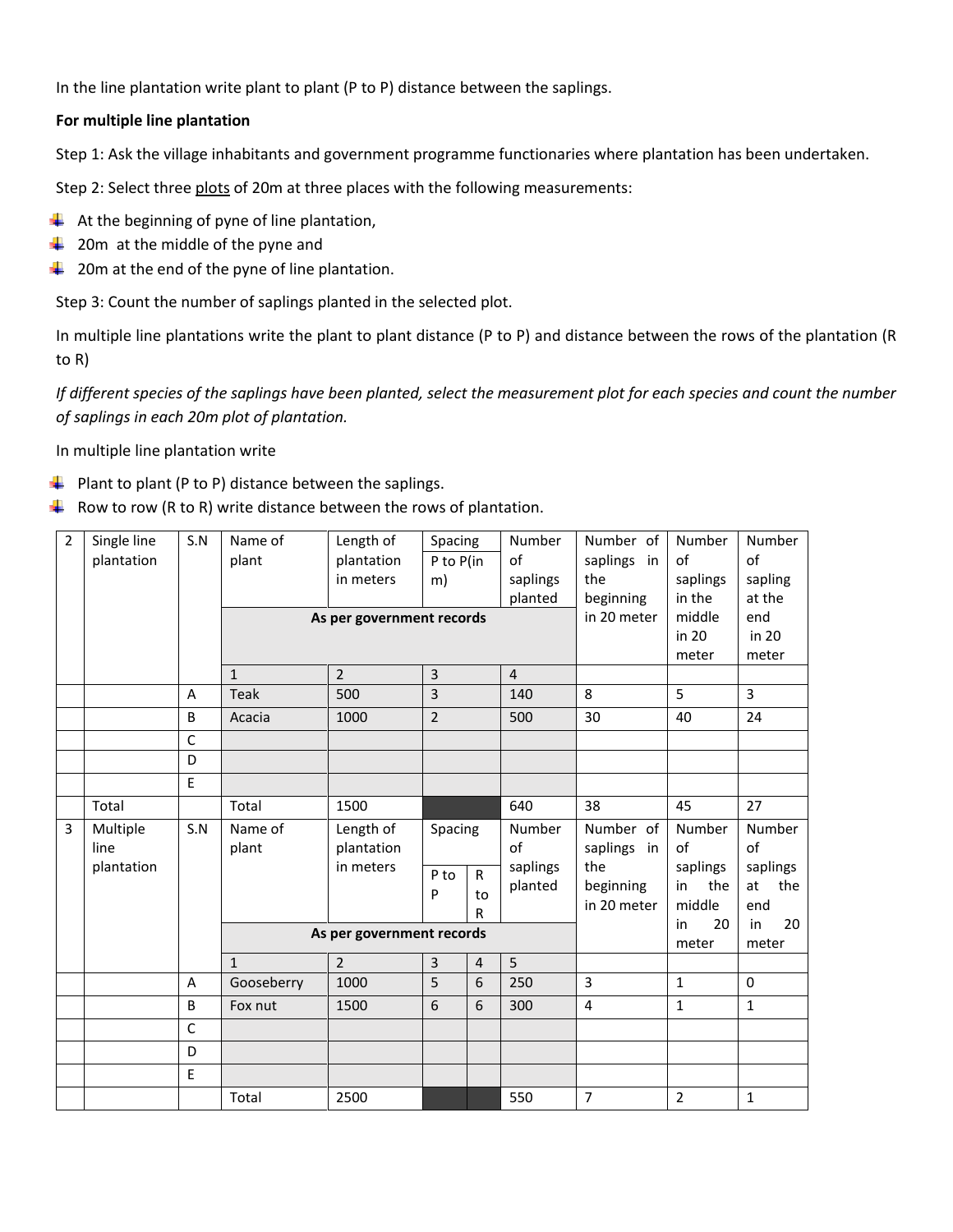|                                 | In case of land development work   Write the total area where land development work has been |
|---------------------------------|----------------------------------------------------------------------------------------------|
| land<br>write<br>area of        | treated   completed to date                                                                  |
| (completed) so far (in hectare) |                                                                                              |

### **5. Measure the water level of the three closest water bodies in the periphery of the structure. Wells are preferred for measuring water level**

Note:

- $\frac{1}{2}$  Select the wells located downstream from the structure
- $\ddot{\phantom{1}}$  The wells should preferably be within 500m from the structure
- $\downarrow$  On the day of measurement, ensure that water pumping has not been done in the last two days.

Date and frequency of administration - This format is to be filled thrice **in a year**:

- **a.** Pre-monsoon mid April- mid May
- **b.** Post-monsoon mid October mid November
- **c.** Mid Rabi

| $a_{-}$ | $a-c$ |                                                             | Write the name of the structure and write a landmark that may be identified and tracked. |              |              |  |  |  |  |
|---------|-------|-------------------------------------------------------------|------------------------------------------------------------------------------------------|--------------|--------------|--|--|--|--|
|         |       | Eg: Well                                                    |                                                                                          |              |              |  |  |  |  |
|         |       | Located in Ram Prasad s/o Shiv Prasad farm                  |                                                                                          |              |              |  |  |  |  |
|         |       | GPS coordinates: share the GPS coordinates of the structure |                                                                                          |              |              |  |  |  |  |
|         |       | Name of the structure                                       | Of Str a (in meters)                                                                     | Of stc b (in | Of Stc c (in |  |  |  |  |
|         |       |                                                             |                                                                                          | meters)      | meters)      |  |  |  |  |
|         |       | Parapet wall breath                                         | See image below to see the definition of each of these                                   |              |              |  |  |  |  |
| li      |       | Diameter of the well                                        |                                                                                          |              |              |  |  |  |  |
| lii     |       | Height of wall from ground                                  |                                                                                          |              |              |  |  |  |  |
|         |       | level                                                       |                                                                                          |              |              |  |  |  |  |
| Iv.A    |       | depth of well<br>from<br>Total                              |                                                                                          |              |              |  |  |  |  |
|         |       | parapet wall                                                |                                                                                          |              |              |  |  |  |  |
| IvB     |       | Depth of empty well from                                    |                                                                                          |              |              |  |  |  |  |
|         |       | parapet wall                                                |                                                                                          |              |              |  |  |  |  |
| Iv C    |       | Water level in well ( $ivA - ivB$ )                         |                                                                                          |              |              |  |  |  |  |

Well measurement

Use rope attached to the weight (sahul) to measure the depth.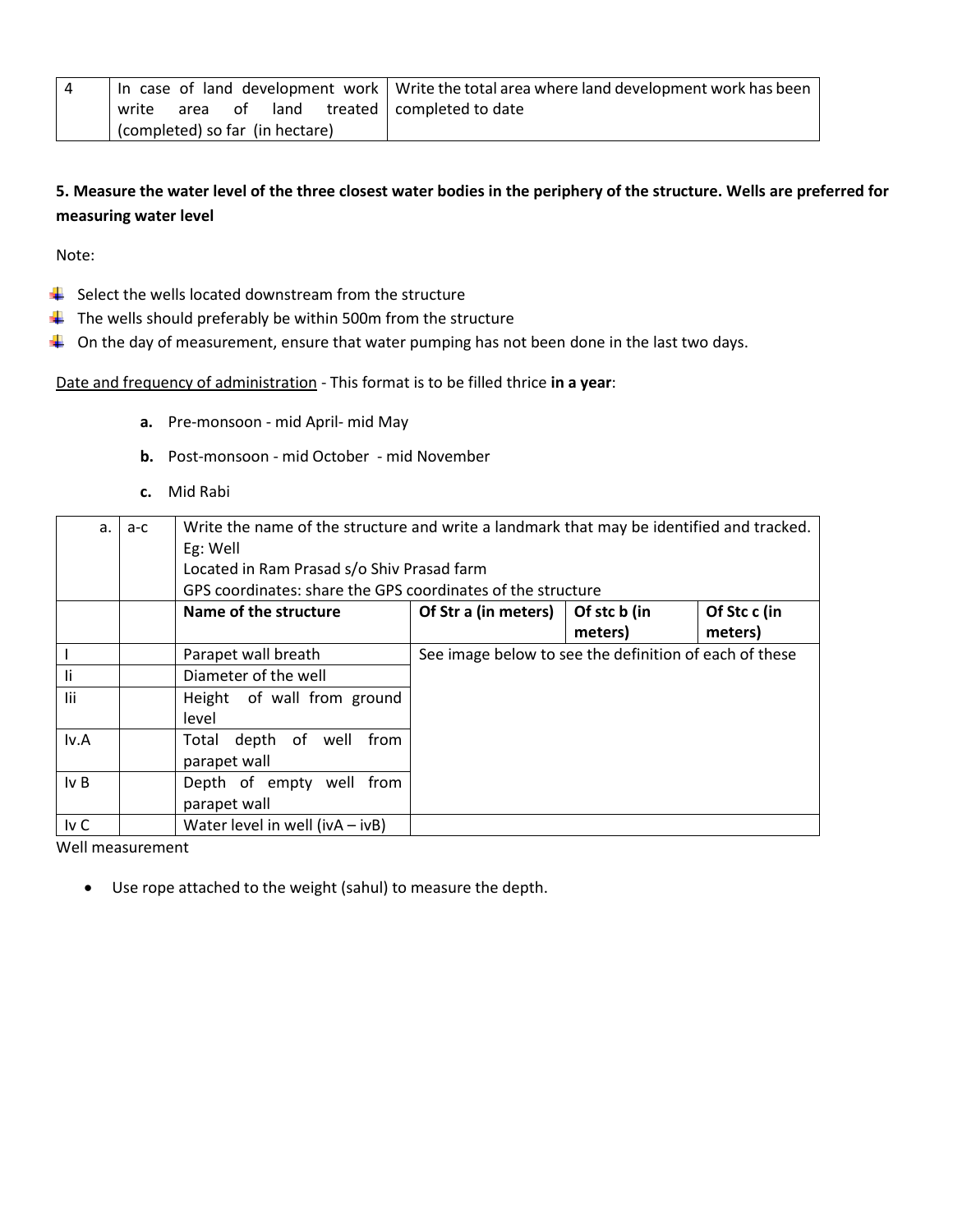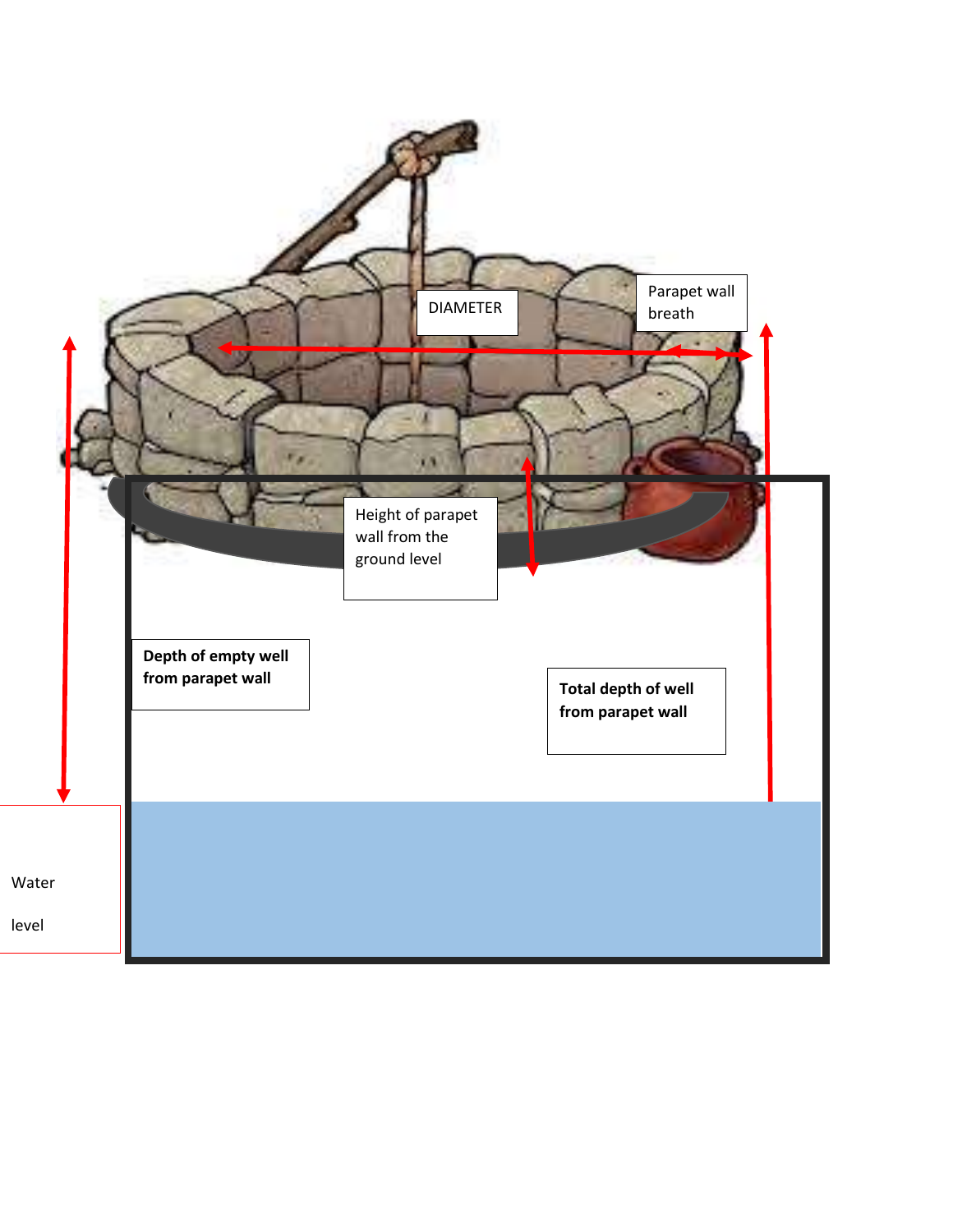### **4.2 Format 2: Farmers survey**

This section provides survey guidelines for each question.

#### <span id="page-13-0"></span>Introduce yourself:

*I am [say your name], I work on the ICRG project. I would like to request for your time to ask some questions about your crops which your cultivated last year. Would you like to participate in the survey?*

### If yes, proceed.

If no, thank him/her and choose the next person in the sample list. Mark refusal in the list

### Section C: Basic information

### Fill basic information of the responding farmer

| 1              | <b>State</b>    | where<br>the state<br>Name<br>0t<br>interview is conducted |    | Name of the<br><b>Mobilizer</b> | of the CSO community<br>Name<br>mobilizer conducting the interview |
|----------------|-----------------|------------------------------------------------------------|----|---------------------------------|--------------------------------------------------------------------|
| $\overline{2}$ | <b>District</b> | Name of the district where the<br>interview is conducted   | 8  | Name of CSO                     | Name of the CSO<br>he/she<br>is.<br>associated with                |
| 3              | <b>Block</b>    | Name of the block where the<br>interview is conducted      | 9  | Name of the CRW                 | Name of the CRW as per the DPR                                     |
| Δ              | GP              | Name of the GP where the<br>interview is conducted         | 10 | <b>ID of CRW</b>                | ID of the CRW as per per ICRG MIS<br>list                          |
| 5              | <b>Village</b>  | Name of the village where the<br>interview is conducted    | 11 | Type of work                    | Type of the work                                                   |
| 6              | Date            | Date of interview                                          | 12 | ID of the<br>respondent         | ID of the respondent as per the list                               |

#### **Section D: Respondent basic information**

Select the appropriate option from the list

| 1  | Name of the respondent                     |              | Name of the respondent                                                                                                                                                                                    |       | Gender of<br>2.<br>the            | Male      |  |  |
|----|--------------------------------------------|--------------|-----------------------------------------------------------------------------------------------------------------------------------------------------------------------------------------------------------|-------|-----------------------------------|-----------|--|--|
|    |                                            |              |                                                                                                                                                                                                           |       | respondent                        | 2. Female |  |  |
| 3  | Age                                        |              | Years                                                                                                                                                                                                     |       |                                   |           |  |  |
| 4  | Father name                                |              | Father's name of the respondent                                                                                                                                                                           |       |                                   |           |  |  |
| 5  | Caste of the respondent                    |              | Select the caste of the respondent from the list                                                                                                                                                          |       |                                   |           |  |  |
| 9  | Respondent<br>with the owner of this land? | relationship | Select the respondent relationship with the owner of the land. Do not<br>conduct the interview if the respondent is not related (option 7)<br>If some other relation (option 8) then specify the relation |       |                                   |           |  |  |
|    |                                            |              | Own                                                                                                                                                                                                       | In Ha |                                   |           |  |  |
|    | How much is your                           | a            |                                                                                                                                                                                                           |       | Indicate the land owned by the    |           |  |  |
| 10 | land holding in this $ b $                 |              | Leased out                                                                                                                                                                                                | In Ha | respondent in the catchment area. |           |  |  |
|    | command area<br>c                          |              | Leased in                                                                                                                                                                                                 | In Ha | And categories the respondent in  |           |  |  |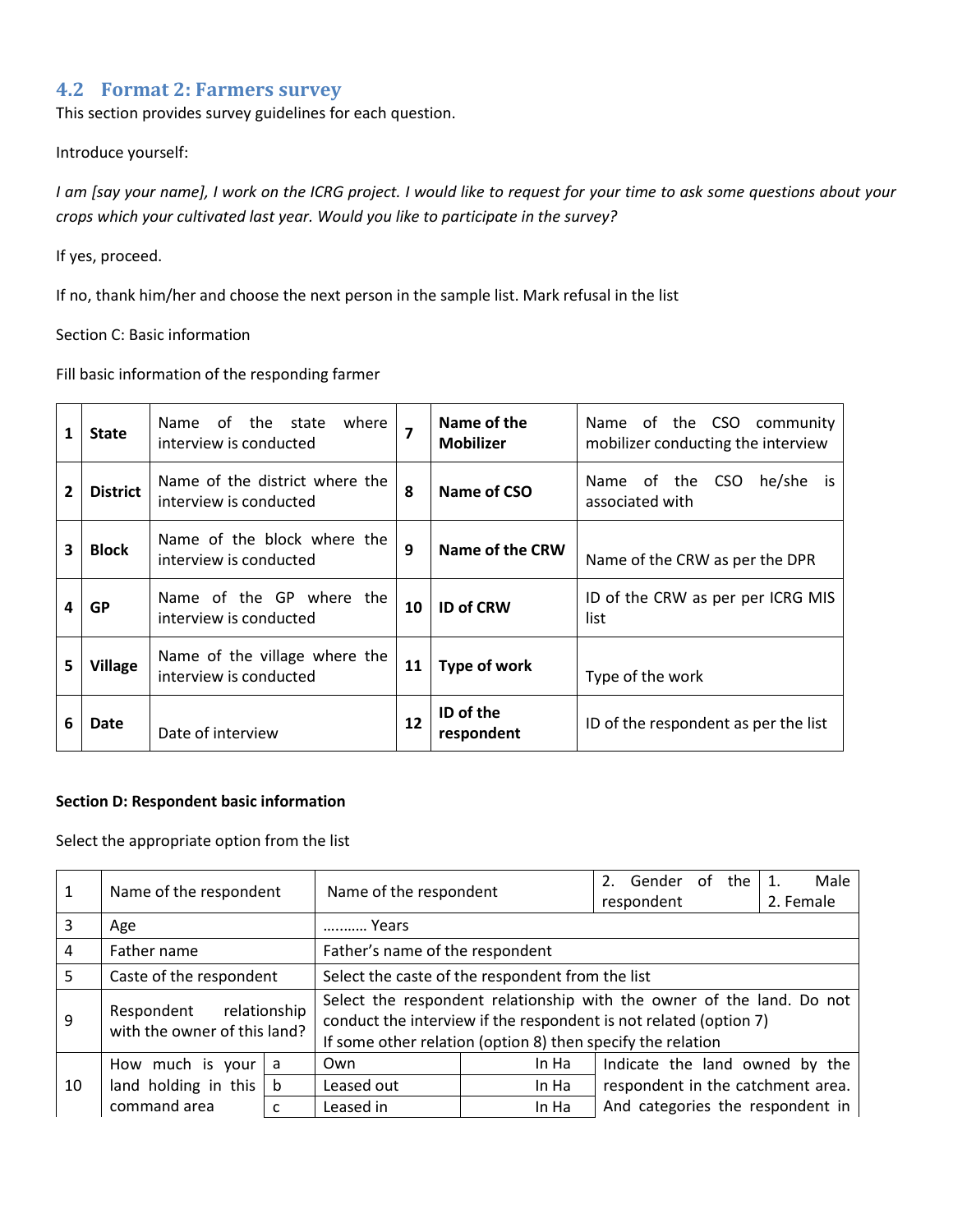|    |                                                                                                               | d | <b>Total holding</b><br>$(a+c-b)$                                                                  | In Ha | marginal, small, medium and large<br>category |
|----|---------------------------------------------------------------------------------------------------------------|---|----------------------------------------------------------------------------------------------------|-------|-----------------------------------------------|
| 11 | Category of the farmer as<br>per land holding                                                                 |   | Marginal – up to 1 ha<br>1.<br>- 1-2 ha<br>2. Small<br>3. Medium -2-4 ha<br>- > 4ha<br>Large<br>4. |       |                                               |
| 12 | According to you how much area will be irrigated with this CRW<br>(when it will be completed)? [command area] |   |                                                                                                    |       | In acre                                       |

### **Section E: Production**

- In this section ask the respondent about the crop/crops he/she produced in the last cropping season of kharif, rabi and zayed. Write the information about the area under cultivation, quantity produced and market price fetched against the selected crop.
- Fill the applicable crops and leave rest blank.
- In column 4, price x production column, write the total of production (2) multiplied by price (3)
- At the bottom of the grid write the total of column 2 and 3.
- If there was any other crop than given in the list, mention the name of the crop and required details.

| $\mathbf{1}$     | Did you grow Kharif<br>crops last year?                       |                | If yes, proceed with the<br>section else go to Q3  | Write the details below.<br>If no skip to Q3. | If yes, How many crops cultivated in this |                                   | season?               |  |
|------------------|---------------------------------------------------------------|----------------|----------------------------------------------------|-----------------------------------------------|-------------------------------------------|-----------------------------------|-----------------------|--|
|                  | Variable                                                      |                | Name of the crop                                   |                                               | Value                                     |                                   |                       |  |
| $\overline{2}$   | Cropping pattern<br>and production near<br>CRW in Kharif last | SN             | Crop                                               | Area under<br>production in<br>acre           | Prod. in<br>quintal                       | Av price per<br>quintal last year | Price X<br>Production |  |
|                  | cropping season                                               | $\mathbf{1}$   | Millet $-$ jwar,<br>bajra, kodo,<br>maize          |                                               |                                           |                                   |                       |  |
|                  |                                                               | $\overline{2}$ | Rice                                               |                                               |                                           |                                   |                       |  |
|                  |                                                               | $\overline{3}$ | Arhar                                              |                                               |                                           |                                   |                       |  |
|                  |                                                               | $\overline{4}$ | Vegetables-<br>write name                          |                                               |                                           |                                   |                       |  |
|                  |                                                               | 5              | Nuts-write<br>name                                 |                                               |                                           |                                   |                       |  |
|                  |                                                               | 6              | Fruit (singhada,<br>mango, $etc$ ) –<br>write name |                                               |                                           |                                   |                       |  |
|                  |                                                               | $\overline{7}$ | Other - specify                                    |                                               |                                           |                                   |                       |  |
|                  |                                                               |                |                                                    |                                               |                                           |                                   |                       |  |
|                  |                                                               |                | <b>Total</b>                                       |                                               |                                           |                                   |                       |  |
| 3                | Did you grow Rabi                                             |                | If yes, proceed with the                           |                                               | If yes, How many crops cultivated in this |                                   | season?               |  |
| crops last year? |                                                               |                | section else go to Q5                              | Write the details below.<br>If no skip to Q5. |                                           |                                   |                       |  |
| 4                | Cropping<br>pattern                                           | SN             | Crop                                               | Area in<br>Production                         | Prod. in<br>Quintals                      | Average price per<br>quintal      | Price X<br>production |  |
|                  | and                                                           | $\mathbf{1}$   | Wheat                                              |                                               |                                           |                                   |                       |  |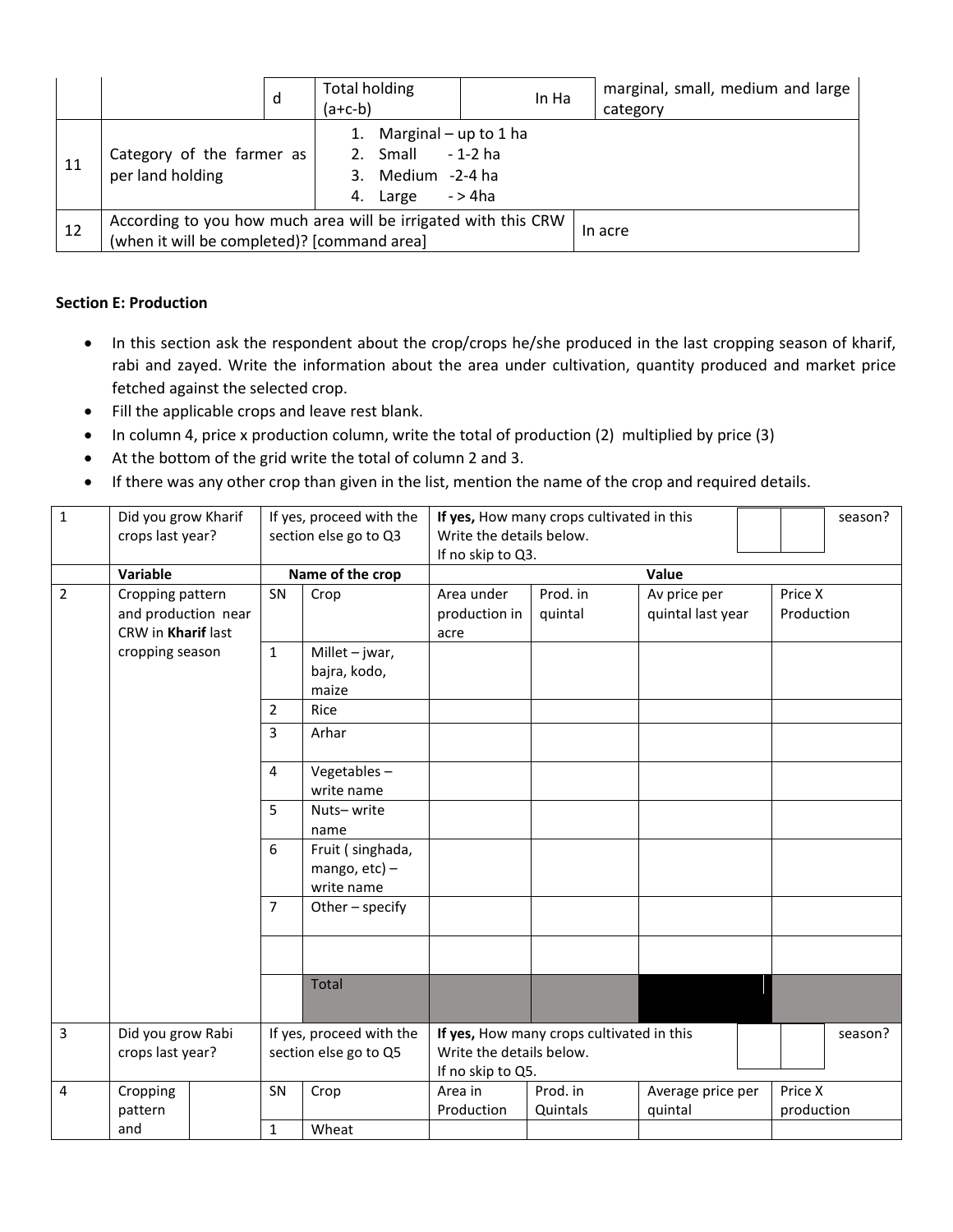|   | productio                            |  |                |                          |                                           |          |                   |  |            |         |  |
|---|--------------------------------------|--|----------------|--------------------------|-------------------------------------------|----------|-------------------|--|------------|---------|--|
|   | n near                               |  | $\overline{2}$ | Barley (Jaw)             |                                           |          |                   |  |            |         |  |
|   | CRW in                               |  |                |                          |                                           |          |                   |  |            |         |  |
|   | last Rabi                            |  | $\overline{3}$ | Gram                     |                                           |          |                   |  |            |         |  |
|   | cropping                             |  |                |                          |                                           |          |                   |  |            |         |  |
|   | season                               |  | $\overline{4}$ | Mustard                  |                                           |          |                   |  |            |         |  |
|   |                                      |  | 5              | Maize                    |                                           |          |                   |  |            |         |  |
|   |                                      |  | 6              | Vegetable                |                                           |          |                   |  |            |         |  |
|   |                                      |  | $\overline{7}$ | Fruits name              |                                           |          |                   |  |            |         |  |
|   |                                      |  | 8              | Others                   |                                           |          |                   |  |            |         |  |
|   |                                      |  |                |                          |                                           |          |                   |  |            |         |  |
|   |                                      |  |                | <b>Total</b>             |                                           |          |                   |  |            |         |  |
| 5 | Did you grow Rabi                    |  |                | If yes, proceed with the | If yes, How many crops cultivated in this |          |                   |  |            | season? |  |
|   | crops last year?                     |  |                | section else end the     | Write the details below.                  |          |                   |  |            |         |  |
|   |                                      |  | survey         |                          | If no end the questionnaire               |          |                   |  |            |         |  |
| 6 | Cropping pattern                     |  | S.N            | Name of the              | Area in                                   | Prod. in | Average price per |  | Price X    |         |  |
|   | and production near                  |  |                | crop                     | Production                                | Quintals | quintal           |  | production |         |  |
|   | CRW in last Zayed<br>cropping season |  | $\mathbf{1}$   |                          |                                           |          |                   |  |            |         |  |
|   |                                      |  | $\overline{2}$ |                          |                                           |          |                   |  |            |         |  |
|   |                                      |  | $\overline{3}$ |                          |                                           |          |                   |  |            |         |  |
|   |                                      |  | 4              |                          |                                           |          |                   |  |            |         |  |
|   |                                      |  |                | Total                    |                                           |          |                   |  |            |         |  |

Thank the respondent for his/her time for administering the survey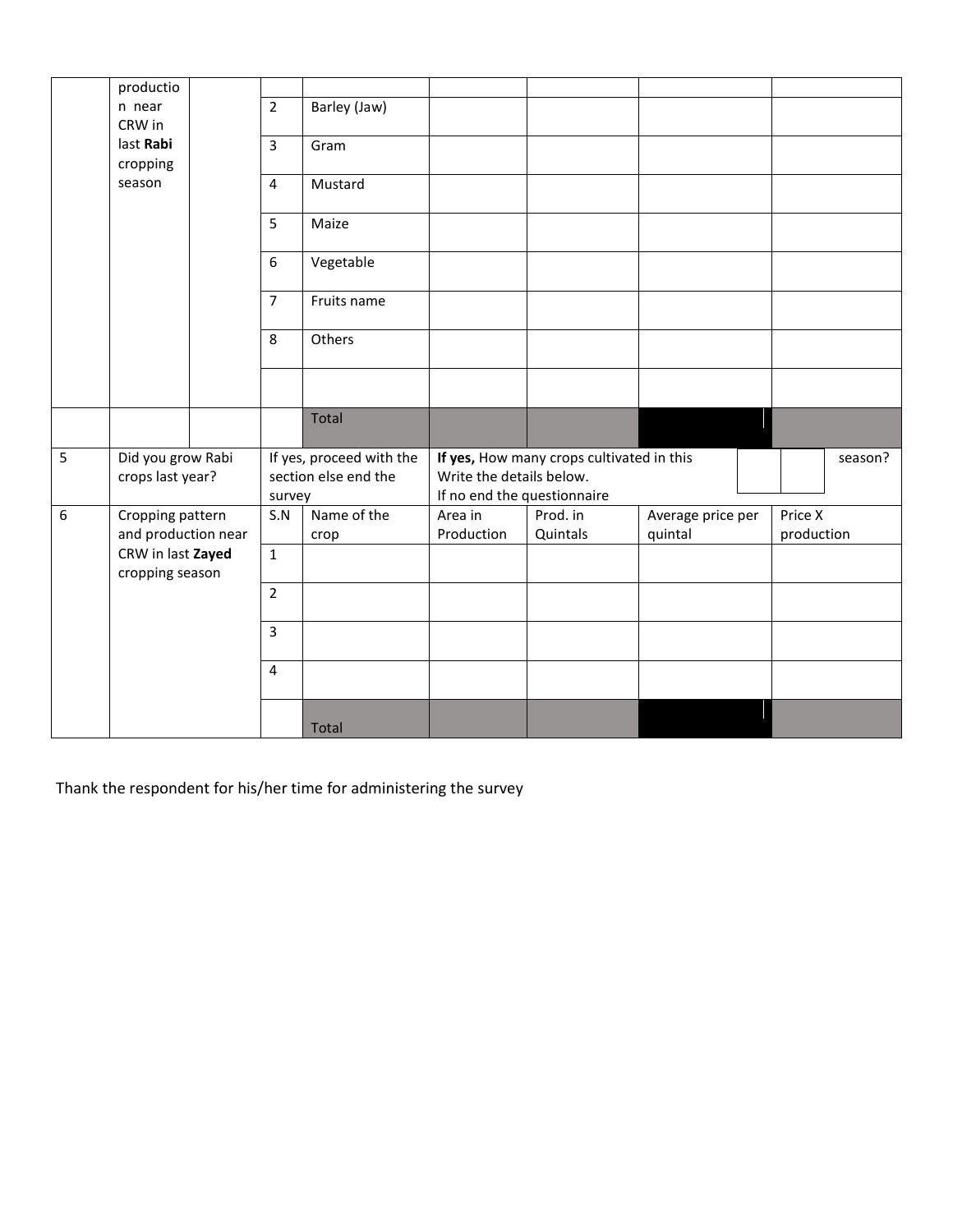## **5 Annexure**

### **FORMAT 1: MEASUREMENT OF BIO-PHYSICAL INDICATORS OF CRW**

### **Section A. Basic information**

<span id="page-16-0"></span>

|                | <b>State</b>    |    | Name of the<br><b>Engineer</b>           |
|----------------|-----------------|----|------------------------------------------|
| $\overline{2}$ | <b>District</b> | 8  | Name of CSO                              |
| 3              | <b>Block</b>    | 9  | <b>Name of the CRW</b>                   |
| 4              | <b>GP</b>       | 10 | <b>ID of CRW</b>                         |
| 5              | <b>Village</b>  | 11 | <b>Type of work</b>                      |
| 6              | Date            | 12 | No of integrated<br><b>MGNREGA works</b> |

### **Section B. Measurements**

Fill those that are applicable. If not, mark NA

|              | <b>B1: Block Plantation</b> |             |                   |                                       |                  |                  |                    |                        |  |
|--------------|-----------------------------|-------------|-------------------|---------------------------------------|------------------|------------------|--------------------|------------------------|--|
| $\mathbf{1}$ | No of plants<br>planted on  | S.N         | Name of the plant | Area                                  | <b>Spacing</b>   |                  | No of              | No of sapling          |  |
|              | the CRW<br>(Block           |             |                   | under<br>plantation<br>(in acre)      | P to P<br>(in m) | R to R<br>(in m) | sapling<br>planted | in 10mx10m             |  |
|              | plantation)                 |             |                   | As per the department write these nos |                  |                  |                    | Counted at<br>the site |  |
|              |                             |             | $\mathbf{1}$      | $\overline{2}$                        | $\overline{3}$   | $\overline{4}$   | 5                  | 6                      |  |
|              |                             | Α           |                   |                                       |                  |                  |                    |                        |  |
|              |                             | B           |                   |                                       |                  |                  |                    |                        |  |
|              |                             | $\mathsf C$ |                   |                                       |                  |                  |                    |                        |  |
|              |                             | D           |                   |                                       |                  |                  |                    |                        |  |
|              |                             | $\mathsf E$ |                   |                                       |                  |                  |                    |                        |  |
|              |                             |             | Total             |                                       |                  |                  |                    |                        |  |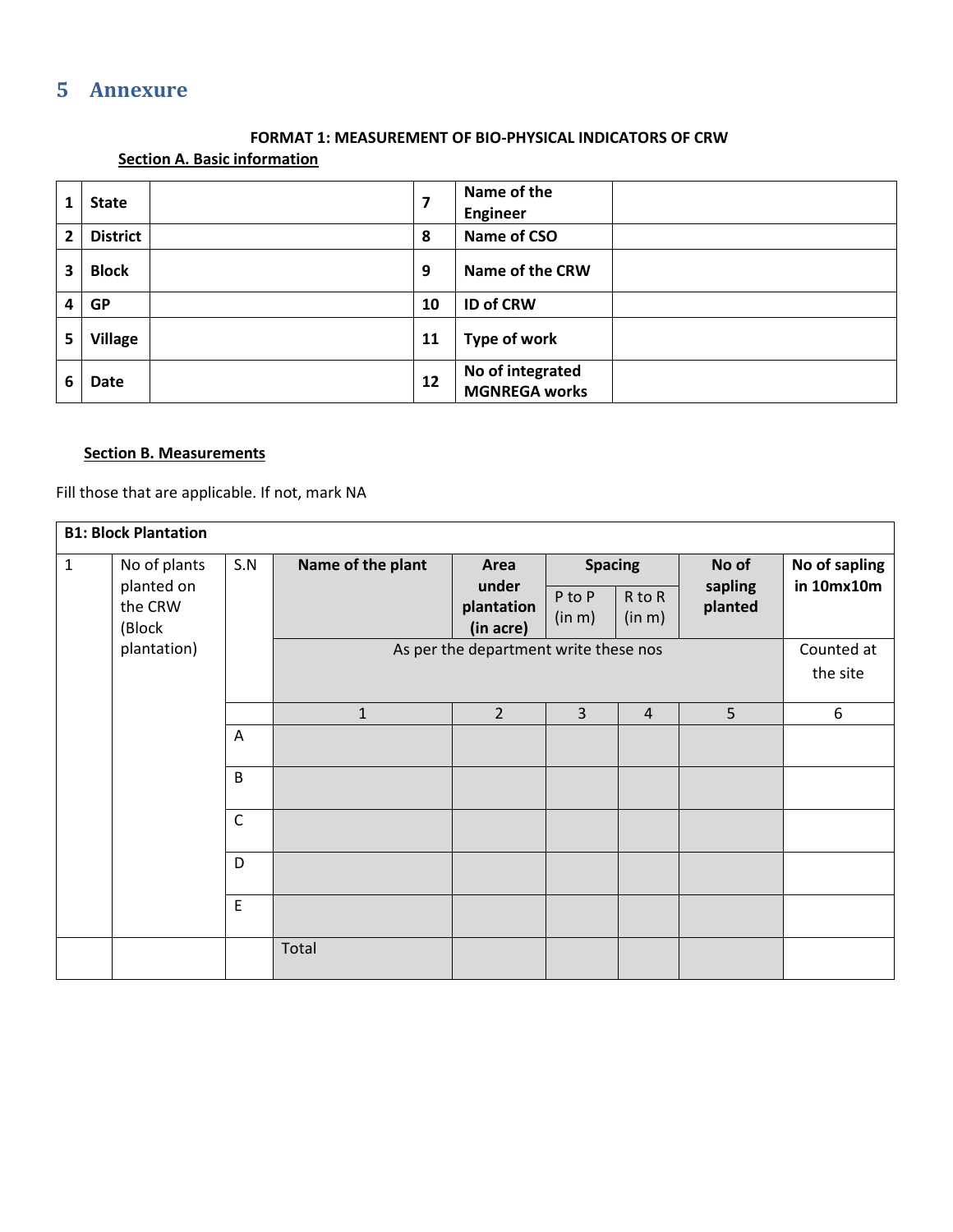|                | <b>B2.1: Single Line plantation</b>   |                                            |               |                           |                          |                |                |                         |                                |               |
|----------------|---------------------------------------|--------------------------------------------|---------------|---------------------------|--------------------------|----------------|----------------|-------------------------|--------------------------------|---------------|
| $\overline{2}$ | Single line                           | S.N                                        | Name of plant | Length of                 | Spacing                  |                | No of          | No of sapling           | No of sapling                  | No of sapling |
|                | plantation                            |                                            |               | plantation                | P to $P$ (in m)          |                | sapling        | in the                  | in the middle                  | at the end    |
|                |                                       |                                            |               | in meters                 |                          |                | planted        | beginning               | in 30 meter                    | in 30 meter   |
|                |                                       |                                            | $\mathbf{1}$  | $\overline{2}$            | 3                        |                | $\overline{4}$ | in 30 meter             |                                |               |
|                |                                       |                                            |               | As per government records |                          |                |                |                         |                                |               |
|                |                                       | А                                          |               |                           |                          |                |                |                         |                                |               |
|                |                                       | B                                          |               |                           |                          |                |                |                         |                                |               |
|                |                                       | $\mathsf C$                                |               |                           |                          |                |                |                         |                                |               |
|                |                                       | D                                          |               |                           |                          |                |                |                         |                                |               |
|                |                                       | $\mathsf{E}% _{0}\left( \mathsf{E}\right)$ |               |                           |                          |                |                |                         |                                |               |
|                |                                       |                                            |               |                           |                          |                |                |                         |                                |               |
|                | Total                                 |                                            |               |                           |                          |                |                |                         |                                |               |
|                | <b>B2.2: Multiple line plantation</b> |                                            | Total         |                           |                          |                |                |                         |                                |               |
| $\overline{3}$ | Multiple line                         | S.N                                        | Name of plant |                           |                          |                | No of          |                         |                                | No of sapling |
|                | plantation                            |                                            |               | Length of<br>plantation   | Spacing                  |                | sapling        | No of sapling<br>in the | No of sapling<br>in the middle | at the end    |
|                |                                       |                                            |               | in meters                 |                          |                | planted        | beginning               | in 30 meter                    | in 30 meter   |
|                |                                       |                                            |               | $2^{\circ}$               | P to P<br>$\overline{3}$ | R to R         |                | in 30 meter             |                                |               |
|                |                                       |                                            | $\mathbf 1$   | As per government records |                          | $\overline{4}$ | 5              |                         |                                |               |
|                |                                       | A                                          |               |                           |                          |                |                |                         |                                |               |
|                |                                       |                                            |               |                           |                          |                |                |                         |                                |               |
|                |                                       | B                                          |               |                           |                          |                |                |                         |                                |               |
|                |                                       | $\mathsf C$                                |               |                           |                          |                |                |                         |                                |               |
|                |                                       | D                                          |               |                           |                          |                |                |                         |                                |               |
|                |                                       |                                            |               |                           |                          |                |                |                         |                                |               |
|                |                                       | E                                          |               |                           |                          |                |                |                         |                                |               |
|                |                                       |                                            | Total         |                           |                          |                |                |                         |                                |               |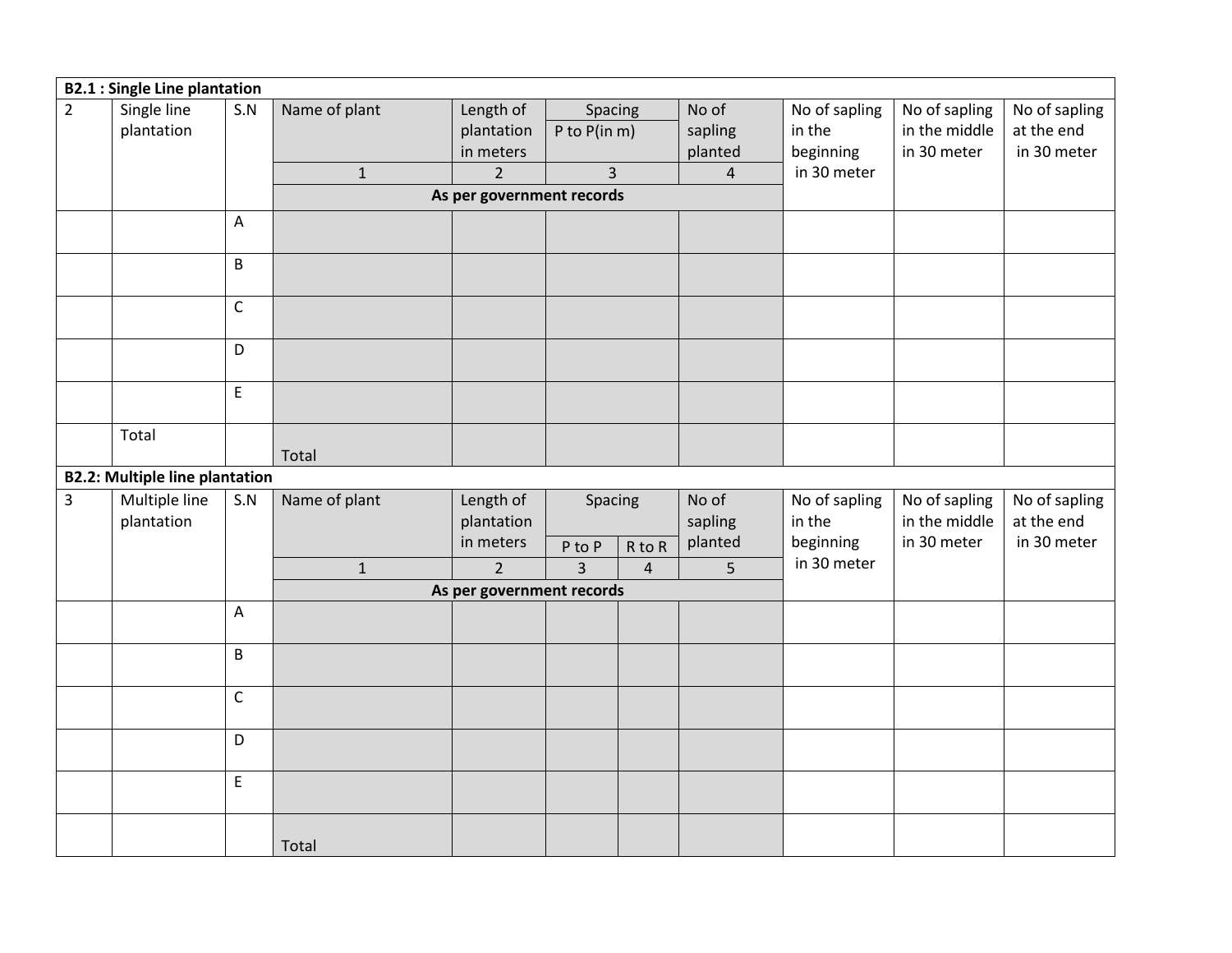| In case of land development work write area of |  |
|------------------------------------------------|--|
| land treated (completed) so far (in hectare)   |  |

|      | <b>B3: Water level measurement</b>                                                          |                      |                         |                      |  |  |  |  |
|------|---------------------------------------------------------------------------------------------|----------------------|-------------------------|----------------------|--|--|--|--|
| 5    | Water level in the nearest water body (Well/tube well - at least 2-3 well/tube well)        |                      |                         |                      |  |  |  |  |
|      | Below write the name and location of the three structures (str) identified for measurement. |                      |                         |                      |  |  |  |  |
|      | Name and landmark of the structure                                                          | Lat                  | Long                    |                      |  |  |  |  |
| a    |                                                                                             |                      |                         |                      |  |  |  |  |
| b    |                                                                                             |                      |                         |                      |  |  |  |  |
| c    |                                                                                             |                      |                         |                      |  |  |  |  |
|      | Name of the structure                                                                       | Of Str a (in meters) | Of stc b (in<br>meters) | Of Stc c (in meters) |  |  |  |  |
|      | Parapet wall breath                                                                         |                      |                         |                      |  |  |  |  |
| Ιi   | Diameter of the well                                                                        |                      |                         |                      |  |  |  |  |
| lii  | Height of wall from ground level                                                            |                      |                         |                      |  |  |  |  |
| lv.A | Total depth of well from parapet<br>wall                                                    |                      |                         |                      |  |  |  |  |
| Iv B | Depth of empty well from parapet<br>wall                                                    |                      |                         |                      |  |  |  |  |
| Iv C | Water level in well (A-B)                                                                   |                      |                         |                      |  |  |  |  |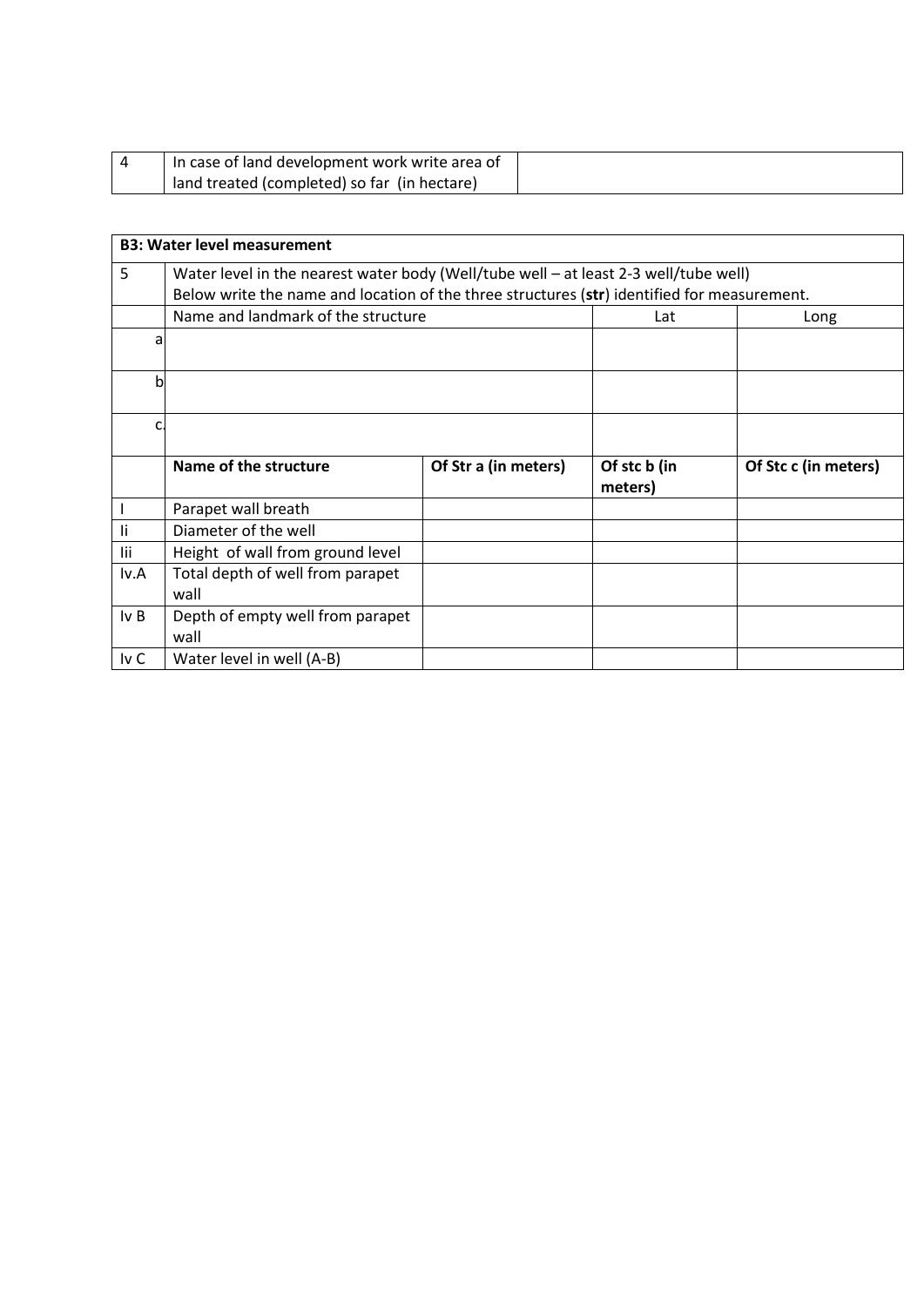#### **FORMAT 2: FARMER'S INTERVIEW**

### **Section C. Basic information**

| 1              | <b>State</b>    | $\overline{\mathbf{z}}$ | Name of the CSO<br>mobilizer<br>conducting the<br>interview |  |
|----------------|-----------------|-------------------------|-------------------------------------------------------------|--|
| $\overline{2}$ | <b>District</b> | 8                       | Name of CSO                                                 |  |
| 3              | <b>Block</b>    | 9                       | Name of the CRW                                             |  |
| 4              | <b>GP</b>       | 10                      | <b>ID of CRW</b>                                            |  |
| 5              | <b>Village</b>  | 11                      | Type of work                                                |  |
| 6              | Date            | 12                      | ID of the<br>respondent                                     |  |

### **Section D: Respondent basic information**

| $\mathbf{1}$ | Name of the respondent                                                                                        |              |                                                                                                                                                                                                                                                                            |       | 2. Gender of the<br>respondent | 1. Male<br>2. Female |  |
|--------------|---------------------------------------------------------------------------------------------------------------|--------------|----------------------------------------------------------------------------------------------------------------------------------------------------------------------------------------------------------------------------------------------------------------------------|-------|--------------------------------|----------------------|--|
| 3            | Age                                                                                                           |              | Years                                                                                                                                                                                                                                                                      |       |                                |                      |  |
| 4            | Father name                                                                                                   |              |                                                                                                                                                                                                                                                                            |       |                                |                      |  |
| 5            | Caste of the respondent                                                                                       |              | 1. SC<br>2. ST<br>3. PVTG<br>Other backward classes<br>$\mathbf{4}$ .<br>General<br>5.                                                                                                                                                                                     |       |                                |                      |  |
| 9            | Respondent relationship<br>with the owner of this<br>land?                                                    |              | Self<br>1.<br>Husband/wife<br>2.<br>Mother/Father<br>3.<br>Grandfather/Grandmother or great grandfather/ great grand<br>4.<br>mother<br>Previous generation uncle/aunt<br>5.<br>Tiller - land on lease<br>6.<br>No relation<br>7 <sub>1</sub><br>Some other relation<br>8. |       |                                |                      |  |
|              | How much is your<br>land holding in this<br>command area                                                      | a            | Own                                                                                                                                                                                                                                                                        | In Ha |                                |                      |  |
|              |                                                                                                               | $\mathsf b$  | Leased out<br>In Ha                                                                                                                                                                                                                                                        |       |                                |                      |  |
| 10           |                                                                                                               | $\mathsf{C}$ | Leased in<br>In Ha                                                                                                                                                                                                                                                         |       |                                |                      |  |
|              |                                                                                                               | d            | <b>Total holding</b><br>In Ha<br>$(a+c-b)$                                                                                                                                                                                                                                 |       |                                |                      |  |
| 11           | Category of the farmer as<br>per land holding                                                                 |              | Marginal $-$ up to 1 ha<br>5.<br>Small<br>$-1-2$ ha<br>6.<br>7 <sup>1</sup><br>Medium -2-4 ha<br>8.<br>$-$ > 4 $ha$<br>Large                                                                                                                                               |       |                                |                      |  |
| 12           | According to you how much area will be irrigated with this CRW<br>(when it will be completed)? [command area] |              |                                                                                                                                                                                                                                                                            |       | In acre                        |                      |  |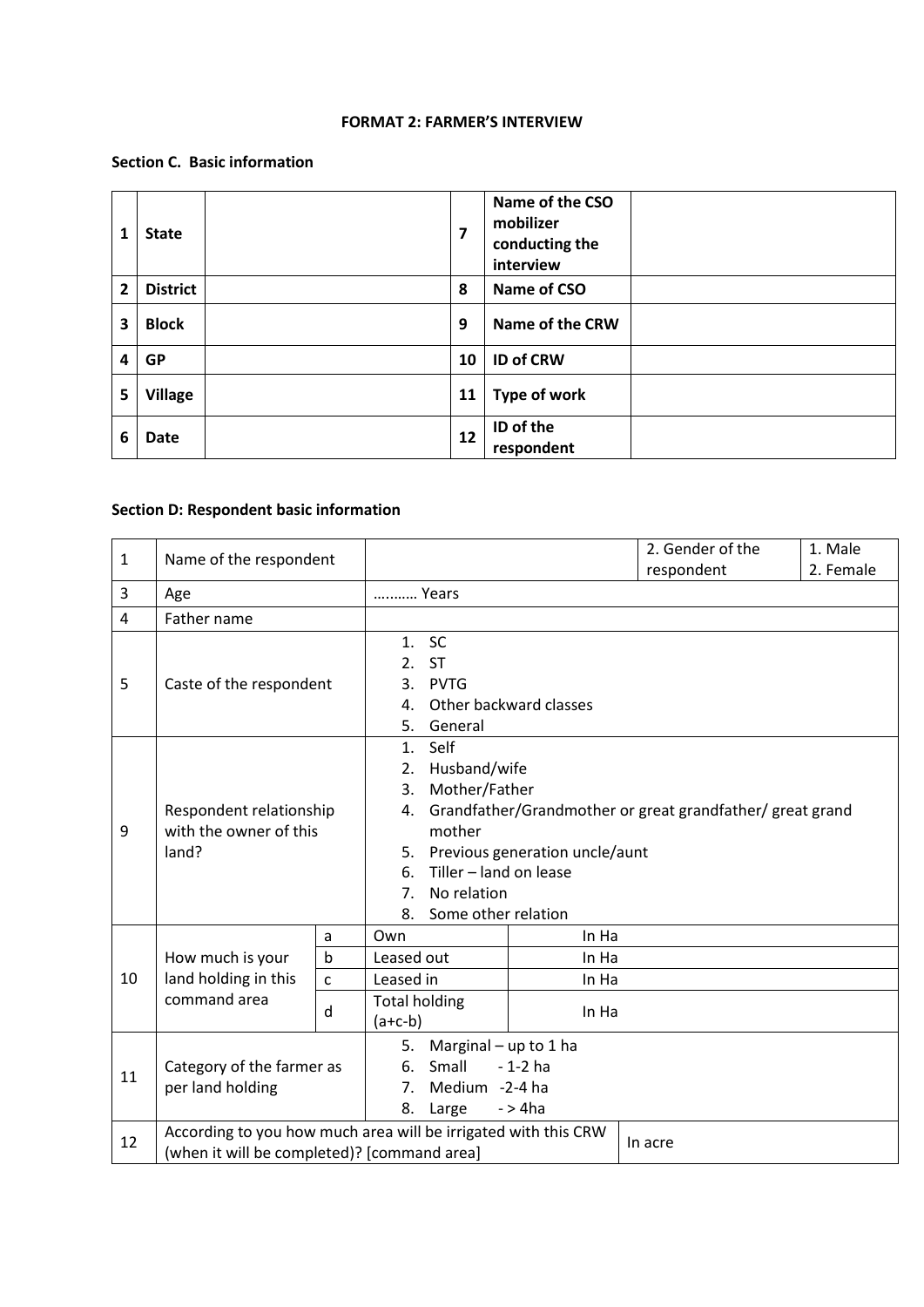### **Section E: Production**

| $\mathbf{1}$   | Did you grow                                             | 1. Yes           |                                                        | If yes, How many crops cultivated in this             |                                           |                                   |                       |  |
|----------------|----------------------------------------------------------|------------------|--------------------------------------------------------|-------------------------------------------------------|-------------------------------------------|-----------------------------------|-----------------------|--|
|                | Kharif crops last<br>2. No                               |                  | season? Write the details below.                       |                                                       |                                           |                                   |                       |  |
|                | year?                                                    |                  |                                                        | If no skip to Q3.                                     |                                           |                                   |                       |  |
|                | Variable                                                 | Name of the crop |                                                        | Value                                                 |                                           |                                   |                       |  |
| $\overline{2}$ | Cropping pattern<br>and production<br>near CRW in Kharif | SN               | Crop                                                   | Area under<br>production<br>in acre                   | Prod. in<br>quintal                       | Av price per<br>quintal last year | Price X<br>Production |  |
|                | last cropping                                            | $\mathbf{1}$     | Millet $-$ jwar,                                       |                                                       |                                           |                                   |                       |  |
|                | season                                                   |                  | bajra, kodo,<br>maize                                  |                                                       |                                           |                                   |                       |  |
|                |                                                          | $\overline{2}$   | Rice                                                   |                                                       |                                           |                                   |                       |  |
|                |                                                          | $\overline{3}$   | Arhar                                                  |                                                       |                                           |                                   |                       |  |
|                |                                                          | 4                | Vegetables-<br>write name                              |                                                       |                                           |                                   |                       |  |
|                |                                                          | 5                | Nuts-write<br>name                                     |                                                       |                                           |                                   |                       |  |
|                |                                                          | 6                | Fruit (<br>singhada,<br>mango, $etc$ ) –<br>write name |                                                       |                                           |                                   |                       |  |
|                |                                                          | $\overline{7}$   | Other - specify                                        |                                                       |                                           |                                   |                       |  |
|                |                                                          |                  |                                                        |                                                       |                                           |                                   |                       |  |
|                |                                                          |                  | <b>Total</b>                                           |                                                       |                                           |                                   |                       |  |
| $\overline{3}$ | Did you grow Rabi                                        |                  | Yes<br>1.                                              |                                                       | If yes, How many crops cultivated in this |                                   |                       |  |
|                | crops last year?<br>2. No                                |                  |                                                        | season? Write the details below.<br>If no skip to Q5. |                                           |                                   |                       |  |
| $\pmb{4}$      | Croppin<br>g                                             | SN               | Crop                                                   | Area in<br>Production                                 | Prod. in<br>Quintals                      | Average price<br>per quintal      | Price X<br>production |  |
|                | pattern<br>and                                           | $\mathbf{1}$     | Wheat                                                  |                                                       |                                           |                                   |                       |  |
|                | producti<br>on near                                      | $\overline{2}$   | Barley (Jaw)                                           |                                                       |                                           |                                   |                       |  |
|                | CRW in<br>last Rabi                                      | $\overline{3}$   | Gram                                                   |                                                       |                                           |                                   |                       |  |
|                | cropping<br>season                                       | $\overline{4}$   | Mustard                                                |                                                       |                                           |                                   |                       |  |
|                |                                                          | 5                | Maize                                                  |                                                       |                                           |                                   |                       |  |
|                |                                                          | $\boldsymbol{6}$ | Vegetable                                              |                                                       |                                           |                                   |                       |  |
|                |                                                          | $\overline{7}$   | Fruits name                                            |                                                       |                                           |                                   |                       |  |
|                |                                                          | 8                | Others                                                 |                                                       |                                           |                                   |                       |  |